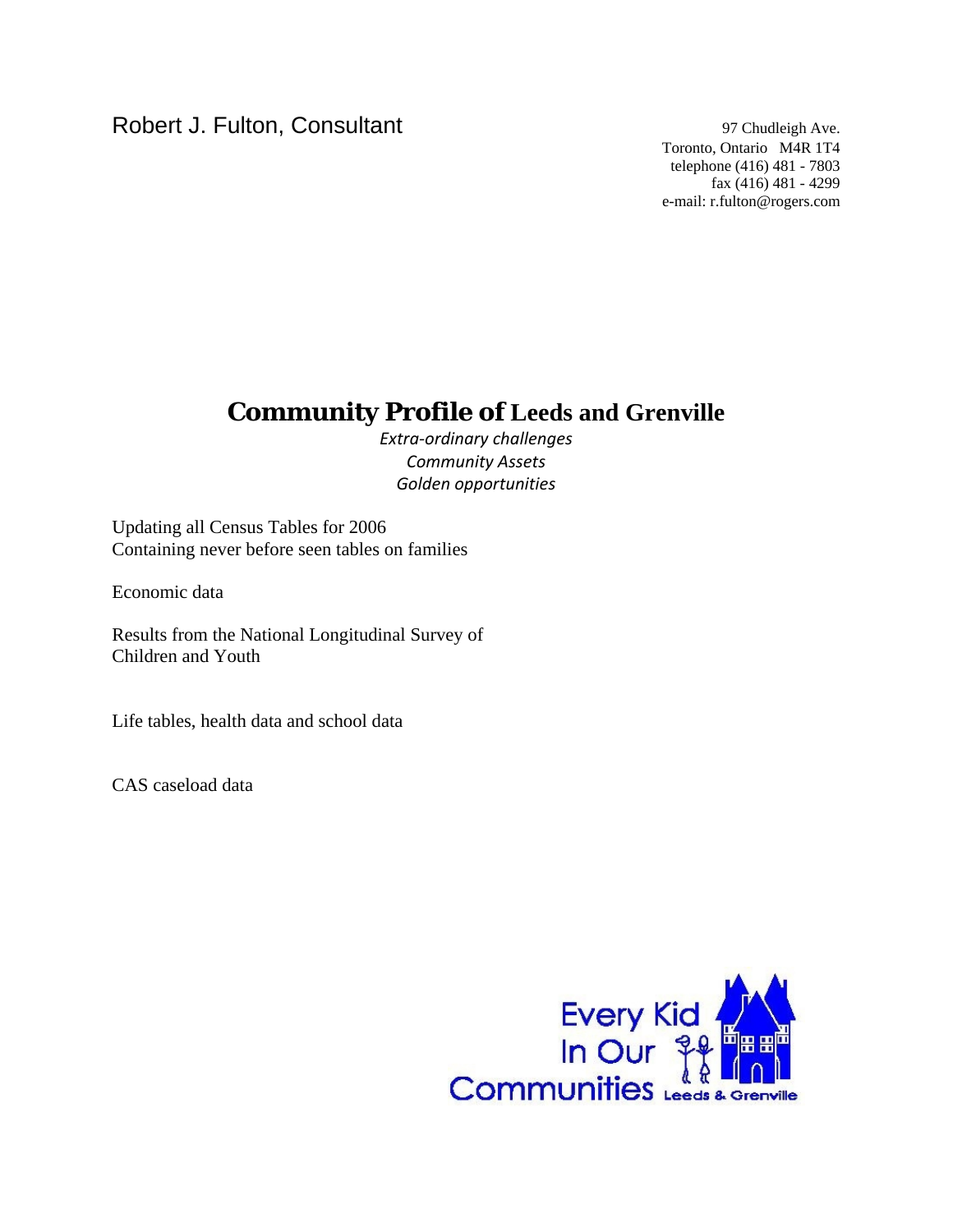| (1)              |  |
|------------------|--|
| (2)              |  |
| (3)              |  |
| (4)              |  |
| (5)              |  |
| (6)              |  |
|                  |  |
|                  |  |
|                  |  |
|                  |  |
|                  |  |
|                  |  |
|                  |  |
|                  |  |
|                  |  |
|                  |  |
|                  |  |
|                  |  |
|                  |  |
|                  |  |
|                  |  |
|                  |  |
|                  |  |
|                  |  |
|                  |  |
|                  |  |
|                  |  |
|                  |  |
|                  |  |
|                  |  |
|                  |  |
|                  |  |
|                  |  |
|                  |  |
|                  |  |
|                  |  |
|                  |  |
|                  |  |
|                  |  |
|                  |  |
|                  |  |
|                  |  |
| <b>SECTION 7</b> |  |
|                  |  |

# **Table of Contents**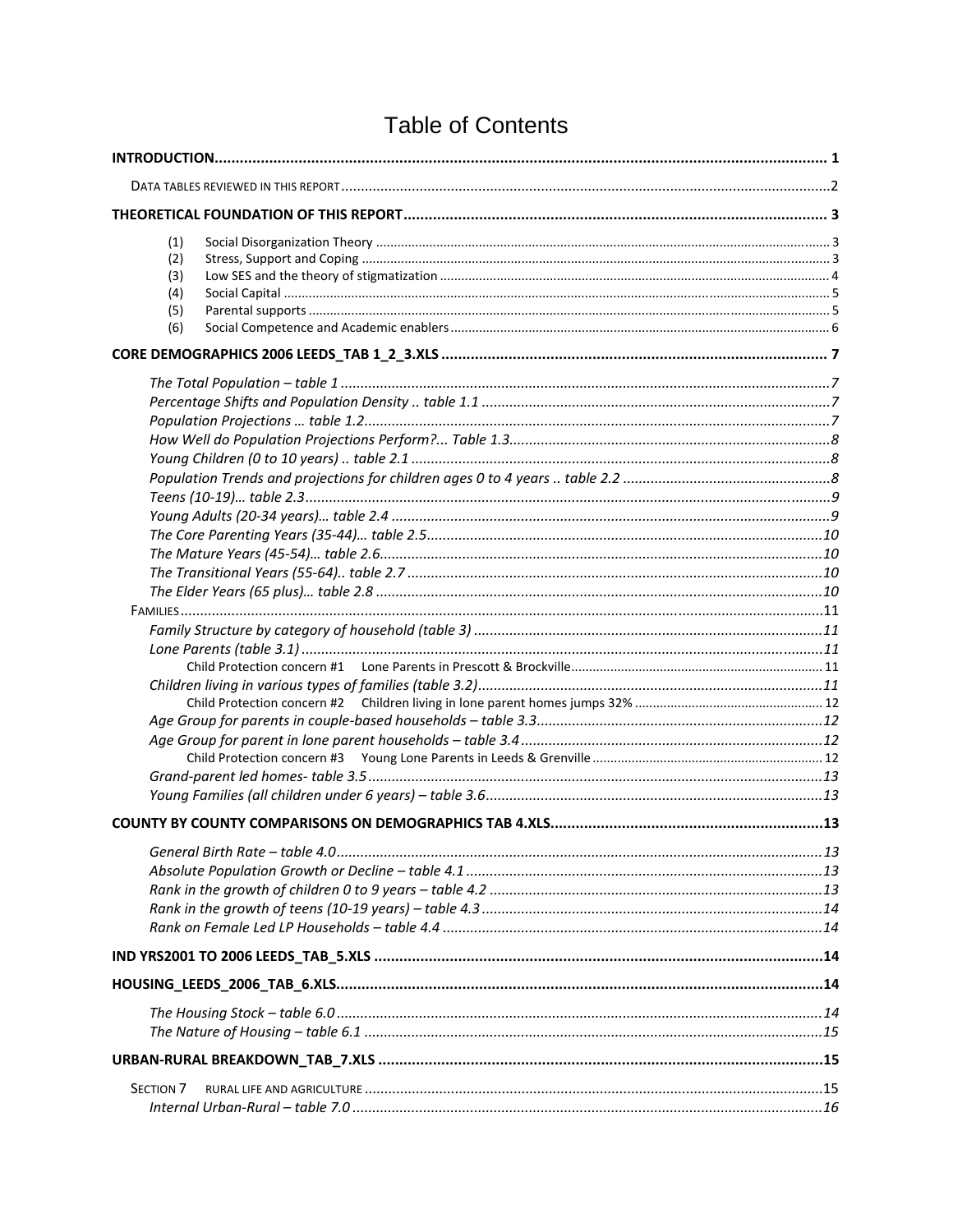| <b>SECTION 8</b>  |  |
|-------------------|--|
|                   |  |
|                   |  |
|                   |  |
|                   |  |
|                   |  |
|                   |  |
|                   |  |
|                   |  |
|                   |  |
|                   |  |
|                   |  |
|                   |  |
|                   |  |
|                   |  |
| SECTION 10        |  |
|                   |  |
|                   |  |
|                   |  |
| <b>SECTION 11</b> |  |
| Table 11.1        |  |
| Table 11.2        |  |
| Table 11.3        |  |
| Table 11.4        |  |
|                   |  |
|                   |  |
|                   |  |
| <b>SECTION 12</b> |  |
| Table 12          |  |
|                   |  |
|                   |  |
|                   |  |
|                   |  |
|                   |  |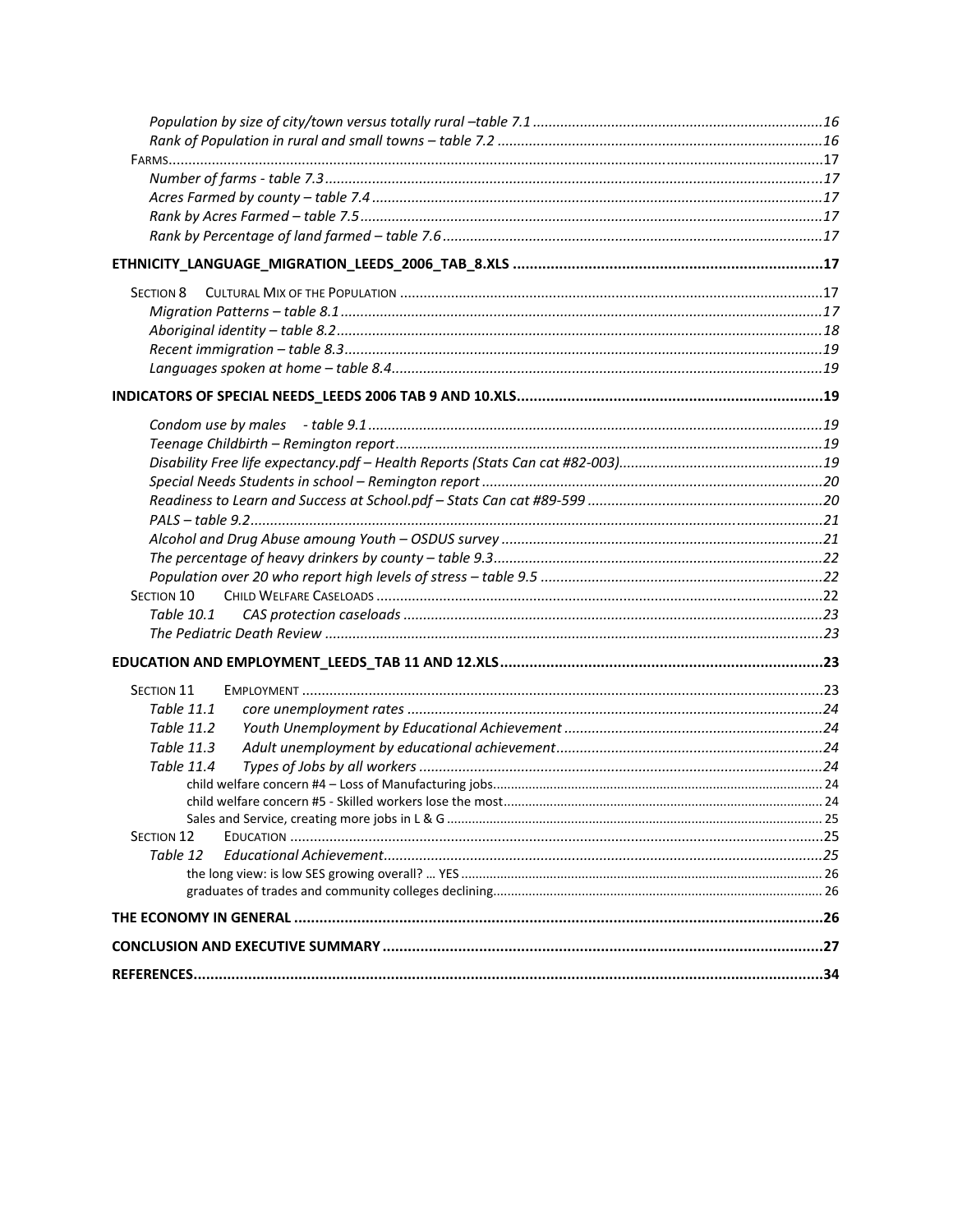# **Robert J. Fulton, Consultant Properties Ave.** 97 Chudleigh Ave.

Toronto, Ontario M4R 1T4 telephone (416) 481 - 7803 fax (416) 481 - 4299 e-mail: r.fulton@rogers.com

# **Community Profile of Leeds and Grenville**

# **Introduction**

This report is the third community profile of Leeds and Grenville prepared by Fulton; the research database contains community profile information from 1986 to 2007. Some of the residents who were children in 1986 are now the parents of children in 2007. Some of the child welfare concerns in 2008 were shaped by events and social conditions that existed in the 1980's. Success in reducing child abuse and neglect requires knowledge about generations past and social conditions that are decades old. Being a successful Children's Aid Society requires action on the next generation and interventions designed to change the way that families live ten years from now. For that reason, agencies need to be able to identify socially significant trends and recognize the forces which are driving those trends.

The overall goal of this paper is to start a conversation about what the community of Leeds and Grenville can do to have a positive influence on the quality of life in the residential neighbourhoods of the county. As with family interventions, best results occur from actions that: (a) capitalize on strengths and assets, (b) target precisely the risk factors that challenge parents and children and (c) are guided and validated by outcome data and feedback loops.

The outcomes at the community level which can change a generation and improve the quality of life for all residents of a community are:

- 1. The capacity by community leaders, schools and agencies to perceive, assess and enhance *the social capital* of the communities of Leeds and Grenville
- 2. The perception of parents in at-risk families, that
	- a. they have support, specifically:
		- i. a sense of belonging to their community as opposed to being outcasts,
		- ii. access to advice, parent education and clinical consultation
		- iii. tangible supports in a crisis (housing, food, safety from domestic violence)
		- iv. friendships and family to do things with
	- b. they can be proud of themselves as opposed to victims of stigma
	- c. they are confident and optimistic about the future
- 3. the ability of children to develop social and emotional well being and be successful in school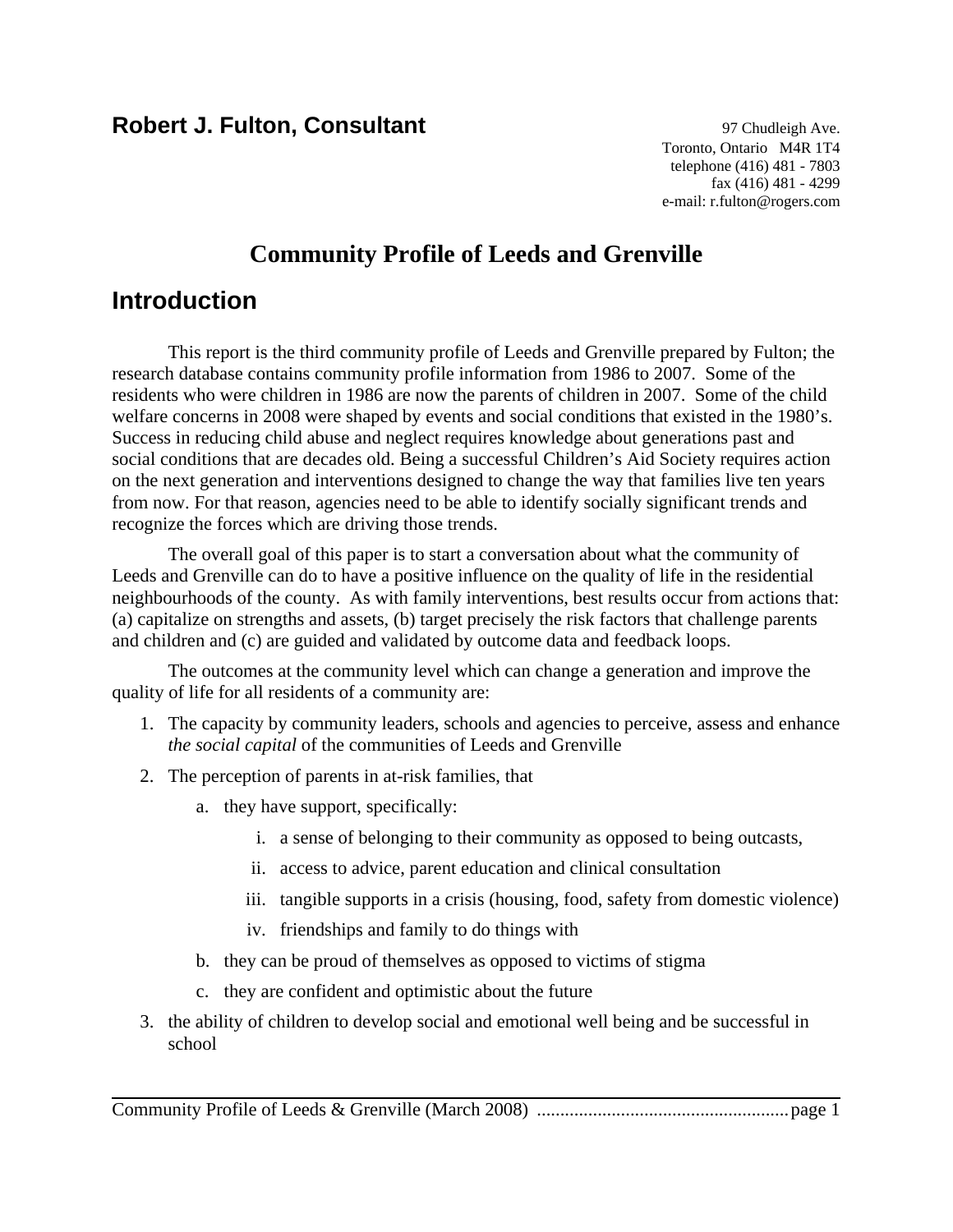4. the capacity of the businesses from all sectors to be successful, to diversify and offer employment to the people in their community

These outcomes have been reviewed in analytical papers by Statistics Canada. County by county comparisons on these four indicators show wide variation in some aspects and stability (durability of problems and strengths) in others. If a community needs to make changes in any of these durable areas, it will take a concerted effort. When a community falls behind in one or all of these domains, then symptoms appear, including increasing rates of child abuse, neglect, high school drop-outs, crime, substance abuse, injuries, accidental death and suicide.

A research database has been assembled on Ontario and Leeds & Grenville. The goals of this report and the accompanying tables are to display this community data and address the following research questions:

- 1. What is the trend? How is the character and quality of life in Leeds and Greenville being shaped over time?
- 2. Are there limits or boundaries to the amount of change (improvement or decline) that can occur?
- 3. How does the "community profile" of Leeds & Grenville compare with other counties (neighbouring counties and other counties in the province that are similar to Leeds & Grenville)?
- 4. What difference does the trend make to the amount and type of support families need and to the risk facing children who grow up in this community?
	- a. What is the state of bad outcomes in L  $\&$  G as measured by data such as infant mortality, teenage pregnancy, high school drop-outs, substance abuse, accidental death, suicide and crime?
	- b. How does the trend in the community profile (unemployment, family structure, population, etc.) affect these bad outcomes?

# **Data tables reviewed in this report**

The data tables are as follows:

- (1) Core demographics 2006 Leeds tab  $1\,2\,3.$ xls (am Excel 97-2003 workbook)
- (2) County by county comparisons on demo trends\_tab 4.xls
- (3) Individual yrs2001 to 2006 Leeds\_tab 5.xls
- (4) Housing\_Leeds2006\_tab 6.xls
- (5) Urban rural breakdown\_Leeds\_tab 7.xls
- (6) Ethnicity\_language\_migration\_Leeds 2006 table 8.xls
- (7) Indicators of Special Needs\_Leeds 2006 tables 9 and 10.xls
- (8) Education and employment\_Leeds\_tab 11 and 12.xls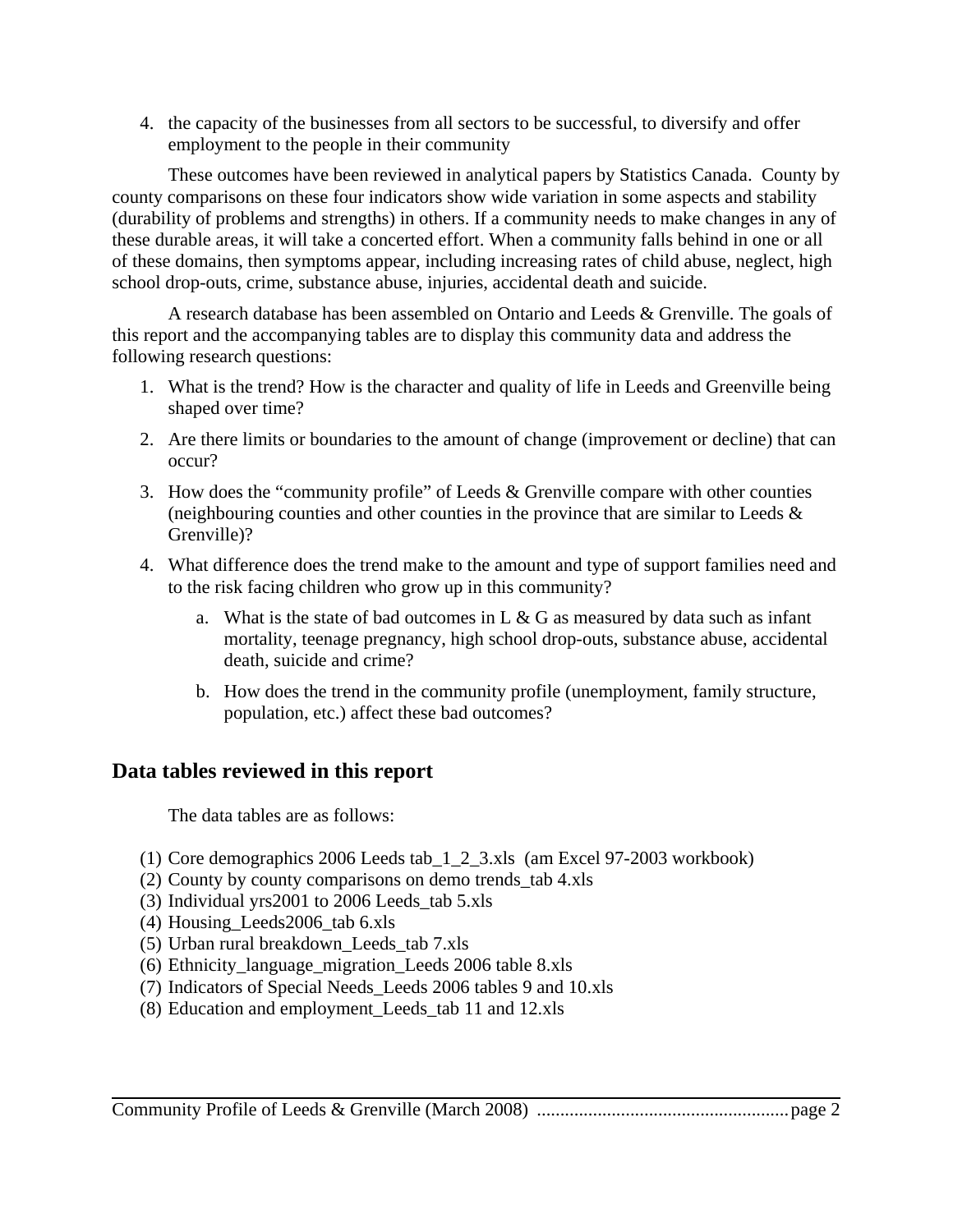Each spreadsheet contains a number of "pages" marked by a tab at the bottom of the screen. Each tab is named according to the table it contains. By clicking on the tab, the user is taken to that "page". On the upper left hand corner of the spreadsheet, pull down and select the "print preview" option. You will see a picture of the report on the screen. You may print a hard copy as you wish. This report will move through each spreadsheet and every "page" in order.

# **Theoretical Foundation of this report**

There are three theories backed up by strong scientific sociological research, explaining the variation of child abuse, neglect, substance abuse, crime and domestic violence on a neighbourhood by neighbourhood basis. In addition, there are three strategies for building a resilient community, backed by good scientific research that they work. The explanatory theories and community building strategies are as follows:

## (1) SOCIAL DISORGANIZATION THEORY

Social disorganization theory holds that social processes within the neighbourhoods themselves *cause an increase* in delinquency, crime and child abuse and that the effect of the social process is greater than the sum total of individual human contributions. Testing the theory scientifically has been hard because *social processes* (e.g. power structures, quality of schools, the friendship patterns and social control of teenagers, and community feelings such as hope, anger, concern for neighbours) are hard to quantify. (Burstik, 1993)

The Census indicators that may fit this theory include: {a} de-population trends evident in many small cities, towns and rural counties; {b} school enrolment and academic attainment; {c} the amount of hopelessness evident in the unemployment picture; {d} quality and availability of affordable housing {e} rates of teenage childbirth; and {f} crime rates.

### (2) STRESS, SUPPORT AND COPING

Wheaton & Roszell (1996) analyzed the life long impact of early childhood stressors on the future ability of the person to cope with other stressors later in life. Paradoxically, they found that stress actually can have good effects for children and parents by:

- forming the basis for the development of coping skills
- enhancing social competence if the stress is resolved successfully
- increasing vigilance
- breeding familiarity with similar stressors, which reduces their threat potential

On the other hand stress also produced bad effects, such as depression and antisocial behaviour in the parents, because

- stress->change & change forces us to adjust and some of us fail to adjust successfully
- stress wears down and uses up finite resources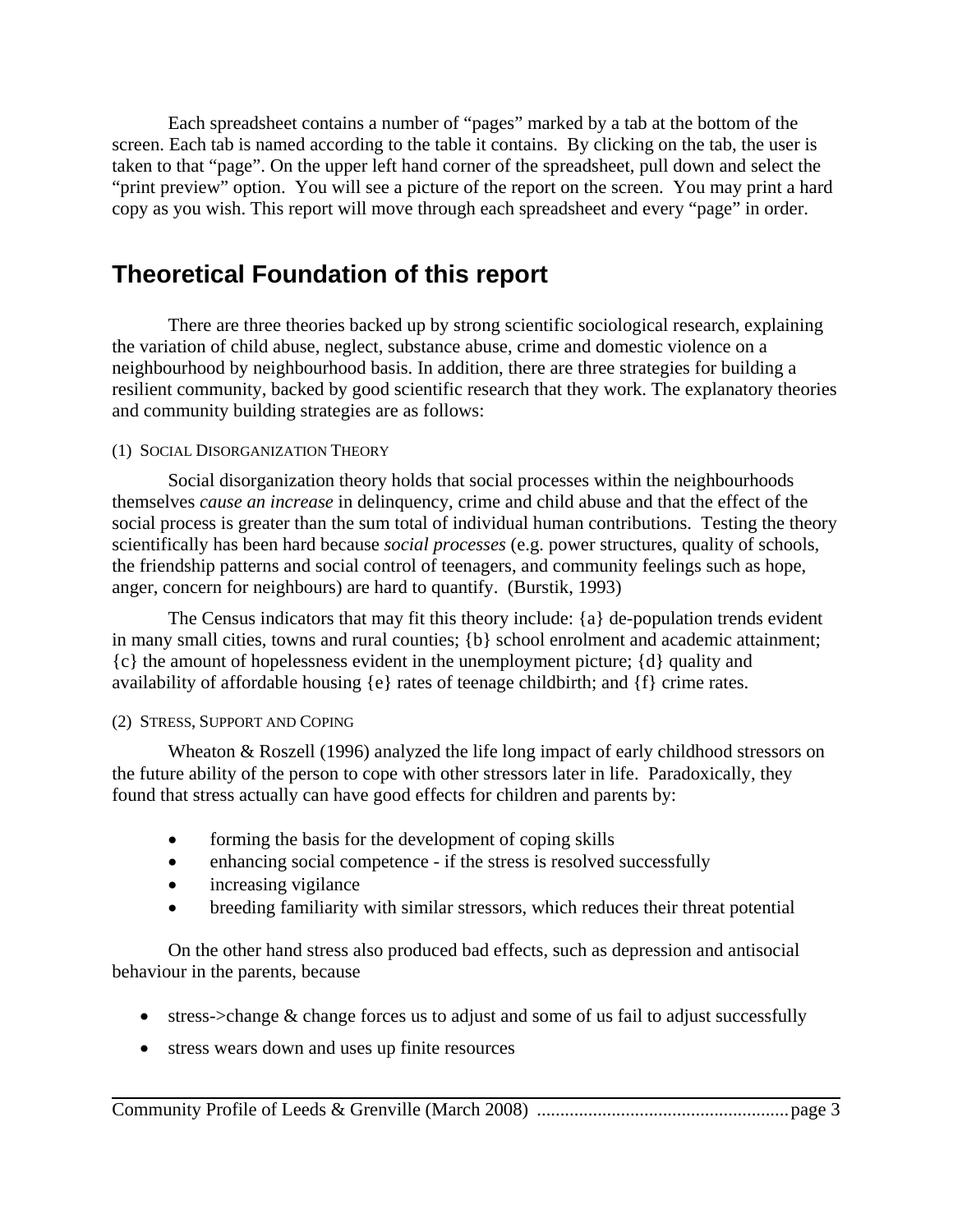- the accumulation of stress exposure represents evidence of a hostile world and this questions our (or the client's) assumptions about social justice
- stress represents a kind of captivity in a situation demanding change, resolution or escape; often these solutions are not readily available if at all

Stress predicts the *severity* of childhood and parental mental health problems while other risk factors are good predictors of broadly based difficulties picked up on epidemiological surveys. (Rutter & Sandberg, 1985) The indicators of stress on the Census table include:  $\{a\}$ increase in female led lone parents homes; {b} family incomes; {c} poverty and other measures of economic stress; and {d} unemployment.

## (3) LOW SES AND THE THEORY OF STIGMATIZATION

Low SES increases the vulnerability of children to child and abuse *indirectly* through five pathways:

- {a} by directly increasing (2x) the proportion of mother with serious clinical depression, ((Kessler, 1994; Vondra, 1990; Dowrenrend, 1992) who in turn are six times (6x) more likely to physically abuse the child (Chaffing, 1996);
- {b} by directly increasing (2x) the proportion of fathers who have substance abuse disorder or anti-social behaviour disorder (Dowrenrend, 1992) who in turn are six times (6x) more likely to seriously neglect the child (Chaffing, 1996);
- {c} because low SES communities have few material resources, the quality of schools and housing is directly and adversely affected, which in turn causes an increase in disorder and severe family dysfunction (Rutter, 1981)
- {d} by directly increasing the incidence of substance abuse in the community, which in turn leads to fetal alcohol syndrome or fetal alcohol effects (Roeveld, 1997) and these children are more likely to be abused or neglected (Gelles, 1987). Currently FAS is recognized as the leading known cause of *mental retardation* in the Western world. (Harris, 1995). The incidence of fetal alcohol syndrome is now estimated at 0.97 cases per 1,000 live births in the general obstetric population and 4.3 percent among heavy drinkers. (Abel, 1995).
- {e} by directly increasing the incidence of mild mental retardation in children through poor prenatal care, poor medical follow-up, poor nutrition and inadequate stimulation. (Roeleveld, 1997) To some extent, this outcome is itself the consequences of neglect, although it predisposes the child to further neglect and abuse.

Low SES is indicated by unemployment, low paying jobs, high proportion of blue-collar jobs and *low educational attainment*. The active ingredient in low SES, which produces so many bad outcomes may be *stigmatization*. Indeed, some of the hostility toward police in Toronto by black youth may be explained by the fact that these young people have few chances in life; they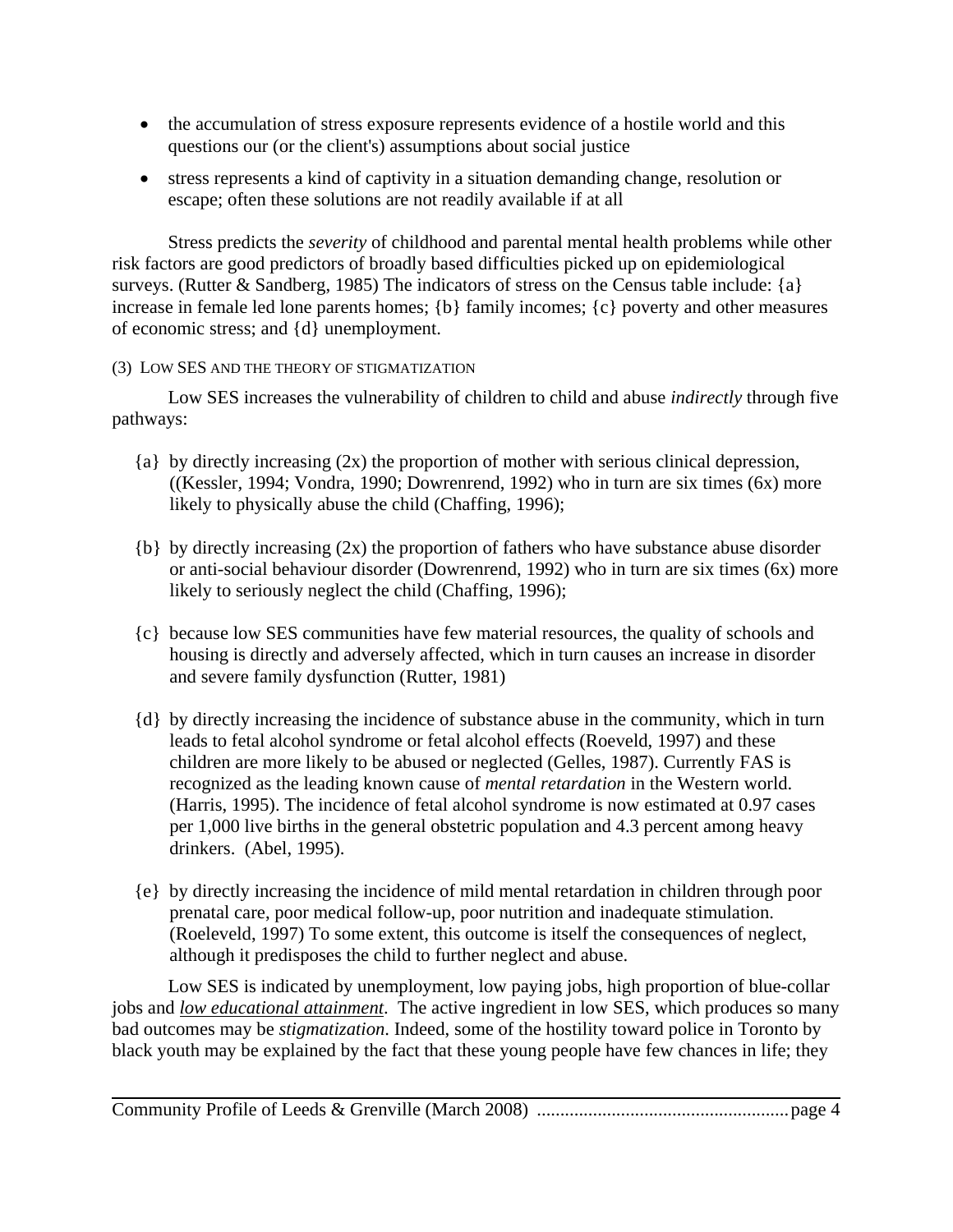are stuck at the bottom of the socio-economic ladder and they feel marked – no-one (outside their group) gives them any respect and many people openly despise and fear them.

Three additional theories described below are evidence based approaches to building community assets which directly buffer at-risk populations, reducing the severity or the number of bad outcomes: #4 social capital, #5 parental supports and #6 developing social competence and academic readiness in children

#### (4) SOCIAL CAPITAL

Social capital is a sociological theory dealing with positive interaction and interpersonal connectiveness within communities. Formal social capital (amount of time residents devote to civic organizations and activities) and informal social capital (people connecting interpersonally with one another) are two measurements of community connectedness. Putnam (2000) and colleagues developed a 'state by state' national index measure of social capital that found informal social capital to be more closely correlated with educational performance. Additionally, the social capital index was "highly correlated with student scores on standardized tests taken in elementary school, junior high, and high school" (Putnam, 2000, p. 299). The social capital index was also negatively correlated with the state high school dropout rates aggregated over the period of 1990-95 (Putnam, 2000). The benefits of community connectedness persisted even after accounting for other factors that might affect educational success, such as race, affluence, economic inequality, adult education levels, poverty rates, educational spending, teacher salaries, class sizes, and religious affiliation (Putnam, 2000).

Corrigan (2004) reviewed the literature on the concept of community. Human beings have always lived in communities. Within the social context, we nurture and teach our children, produce food and goods, and ultimately find meaning and joy in our lives. Many authors have suggested that advances in communication, technology and transportation have replaced the need for neighbours and neighbourhoods. As a result, we may have lost critical social assets of past generations, especially social support, volunteerism, personal awareness of each other, empathy for fellow citizens and a willingness to help those in need. These qualities were often described as *civic virtues*.

The reason social capital is so important is that the active ingredient is outside the family. Children need positive interactions within their family. Positive interactions outside the family (in school, at the workplace, in the community centre, places of workship, etc.) complement the family and may also compensate for deficiencies within the family. Social capital is independent of family interaction and is therefore able to function as a "protector" for children in at-risk households.

### (5) PARENTAL SUPPORTS

The theory behind parental supports is that when children are very young (under 6), parents have enormous leverage. Investing in parental supports at this critical time has been shown in high risk populations to improve future child behavioural problems, to improve a child's readiness to start and succeed at school, to improve a child's IQ and brain functioning and to improve a child's social and communication skills (especially with children who have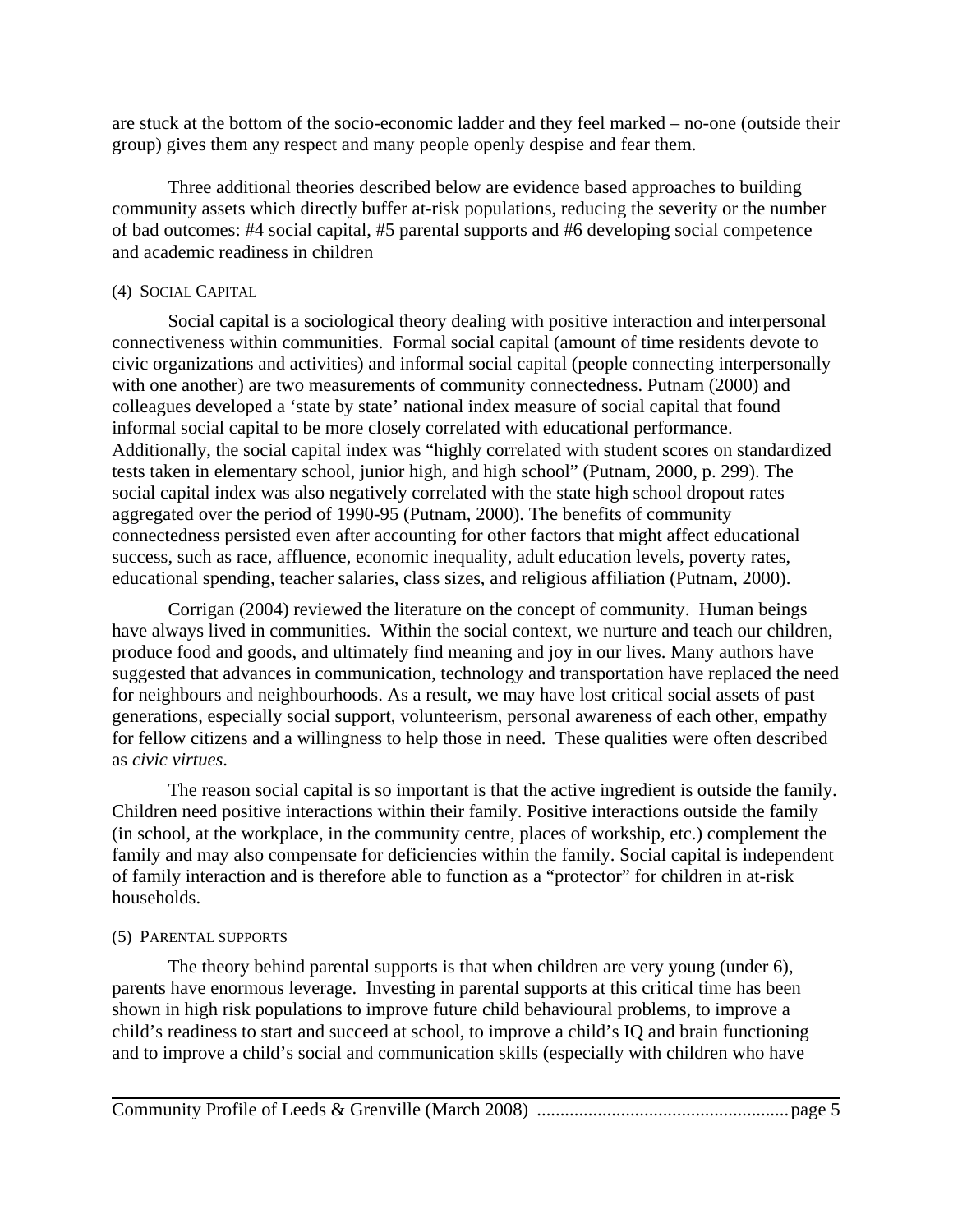speech defects, autism spectrum disorder and other developmental special needs. Indeed, the Ontario government embraced this theory with a whole continuum of parental supports aimed at parents of children under 6. There are also a number of evidence based treatments (prevention level) that guide interventions in this area, including *Triple P*. Parental supports are the best measures to counteract stress, especially among populations known to have high levels of stress (lone parents, families living in poverty, people living in depressed and violent neighbourhoods).

## (6) SOCIAL COMPETENCE AND ACADEMIC ENABLERS

Extensive experimental research (DiPerna, 2006) on the factors that assure academic competence has identified two main factors: academic skills and academic enablers. Academic skills are the basic and complex cognitive skills (e.g., mathematics, reading, critical thinking) that are the primary educational outcome (and focus of instruction) of elementary and secondary schooling. Academic enablers are student attitudes and behaviors that facilitate a student's participation in, and benefit from, academic instruction in the classroom. The four specific academic enablers are: interpersonal skills, study skills, motivation, and engagement.

- a. *To be motivated*, a student needs to belief about his/her ability to perform in a specific context, task, or domain. Finally, there are two types of goals affecting motivation: *performance* (comparing your performance on a test to others) and *mastery*  (comparing yourself to your personal best in the past). Mastery goals relate positively to engagement, study skills and achievement.
- b. *To be engaged* means to participate in classroom instruction and includes such behaviors as writing, task participation, reading aloud, asking questions, and providing answers to others' questions.
- c. *To have study skills* includes competencies such as recording, organizing, synthesizing, remembering, and applying information. Mastery of this skill requires explicit training and practice for most learners. Effective study habits include: previewing before reading, making connections between key concepts, activating prior knowledge, monitoring understanding, and changing strategies when understanding is lacking.
- d. *To have social skills* means to interact with others in ways that elicit positive responses and avoids negative responses.using such behavioural strategies as sharing, helping, initiating communications, requesting help from another person, and giving compliments.

There are many schemes to identify social competence and academic enablers in the population; this includes the EDI (the Early Development Instrument by Janus at the Offord Institute) and the 40 assets (the Search Institute). Statistics Canada conducted a major study of the factors which predicted readiness to learn and success in school. (Thomas, 2006) They examined the causes of the varying levels of core academic skills. Dr. Thomas concluded that geographic variation and the frequently observed correlation of poor academic outcomes and children growing up in low SES and low income families can be explained by events which a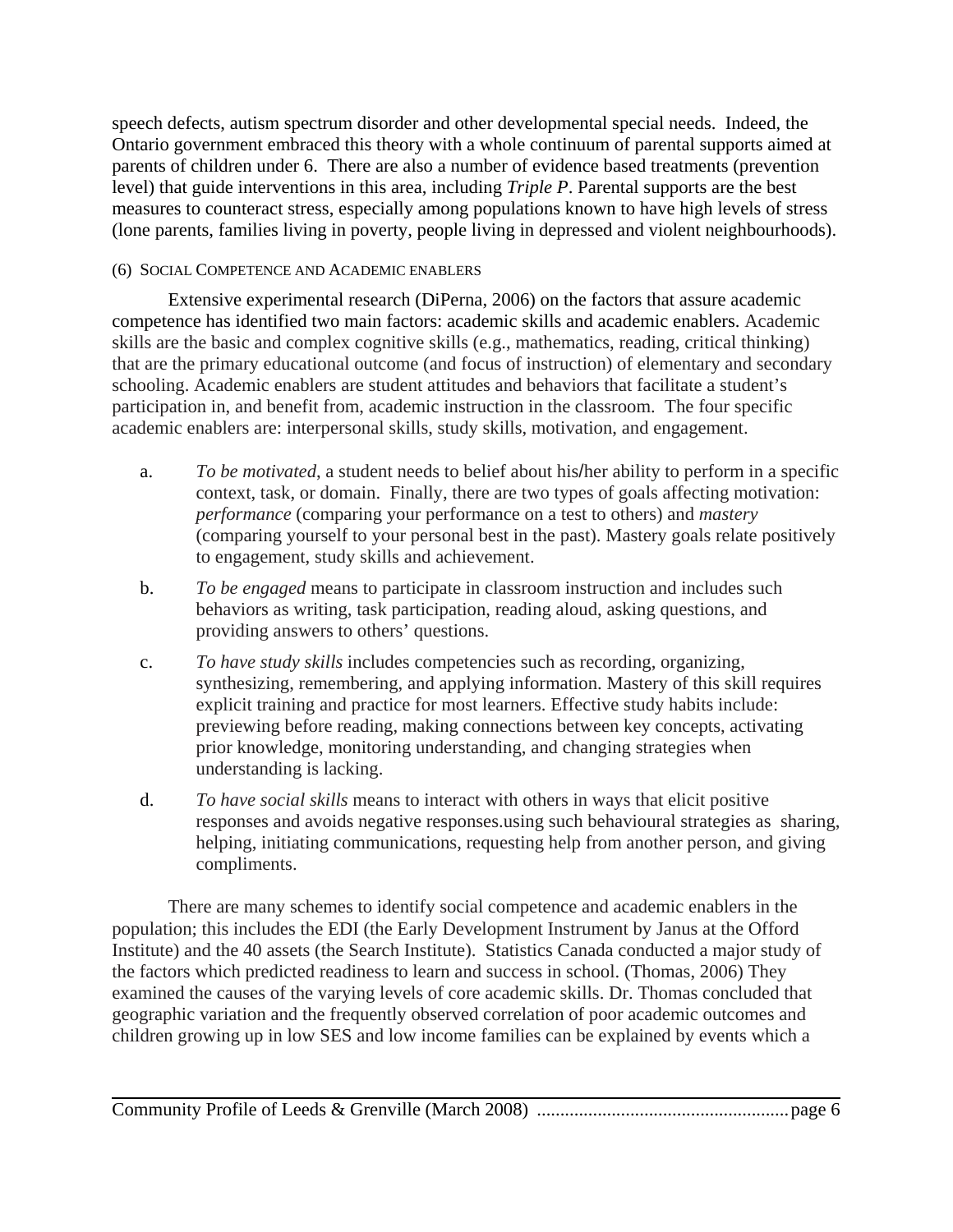community has some control over. We must identify the active ingredients to promote the readiness of all children to participate in school:

"These findings can all be interpreted in the same way: whether children were living in low income or higher income households, daily reading, high positive parent-child interaction, participation in organized sports, lessons in physical activities, and lessons in the arts were linked with higher scores on readiness to learn measures. The fact that the lower income children were less likely to experience the home environment factor may help to explain the overall differences in readiness to learn scores between the income levels." (Thomas, 2006, page 11)

# **Core demographics 2006 Leeds\_tab 1\_2\_3.xls**

#### *The Total Population – table 1*

A shrinking population is generally bad news for any community on a number of levels. Fortunately, this has changed across Eastern Ontario compared to the situation in 2001. All Eastern Ontario counties are growing at close to the same rate. In 2001, Ottawa grew by 7.3%, but it is now growing at 4.9%; those counties that grew much more slowly in 2001 or were stagnant or even declining are growing at an average of 3.9% in 2006. Leeds & Grenville grew by 2.7% or 2,600 people.

Table 1 shows the historical trend in population for Leeds and Grenville and surrounding counties. The overall county is growing again led by the Northern half of Leeds and Grenville along Highway 43; growth in the North is due to the spillover effect of the rapid growth in the city of Ottawa.

The population of Leeds & Grenville is spread out across the entire county, with less than 30% of the total population living within the greater Brockville area. The current trend only reinforces the wide scattering of the population producing a dominant sub-urban centre in the North East quadrant. This pattern produces several truly distinct communities, with their own character and identity. This pattern also creates significant challenges to the CAS in assuring access to 2/3rds of the county from the home base in Brockville.

#### *Percentage Shifts and Population Density .. table 1.1*

Table 1.1 displays the changes in population as a percentage. The fastest growing township is Rideau Lakes (6.8%); this area also had the highest absolute growth (663 people). Overall, Eastern Ontario is growing a slower rate than the provincial average, but it still growing much faster than in the 1996->2001 period.

### *Population Projections … table 1.2*

Leeds & Grenville is expected to grow by 5.5% by the year 2011, but the growth should taper off to a modest 2.9% every five years thereafter. In contrast, Ottawa is expected to grow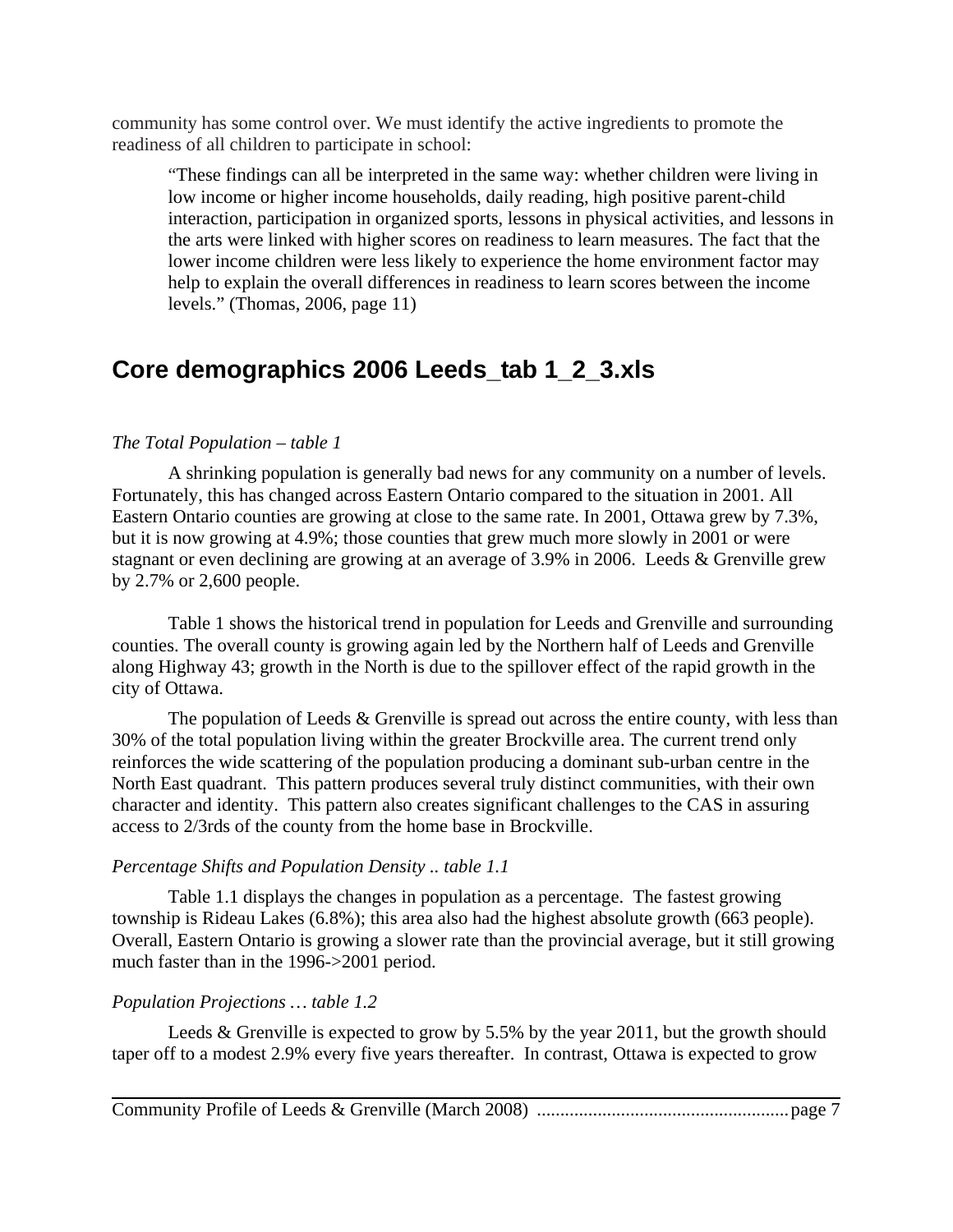by more than 6% every five years with strong spillover growth in Leeds and Lanark. See table 1.2 for more details. In general, this level is a good indicator for the economic and social well being of Leeds & Grenville.

#### *How Well do Population Projections Perform?... Table 1.3*

Table 1.3 shows how well the 2003 projections for 2006 performed. The data shows that projections at the county level were over-estimated for most areas (Frontenac and Hastings were the exceptions). The margin of error was as high as 11% (for Northumberland). The Province adjusted the projections in 2007 by reducing the expectations for growth throughout the Province, especially in the East.

#### *Young Children (0 to 10 years) .. table 2.1*

Leeds & Grenville has been experiencing a significant decline (25%) in the number of children age 0 to 4 years over the last decade. This pattern was repeated for almost every county in the East. By comparison, the youngest children in Ontario, as a whole, declined 8.6% over the decade due to the effect of immigration (which brings in younger children) into the GTA and South-West. Table 2.1 shows the details for a number of small cities and towns across Eastern Ontario to provide the reader with more comparable comparisons for Brockville. The good news for the child population is that the rate of decline in the youngest age group has slowed down considerably, suggesting that we may be approaching a return to growth in the next five years.

In the 5 to 9 year old age group, the county is declining – over the decade - by 17.3% compared to a decline of only 3.5% for the entire province. During the 1991 to 1996 period, there were four townships than showed high growth rate for primary school age children; this was completely reversed over the past decade, due entirely to the falling birth rate and slow net migration into Leeds & Grenville. This age group will continue to decline by about 1,000 children in the next five years as the youngest age cohort enters this phase of life – producing stress in the schools over falling enrollment.

#### *Population Trends and projections for children ages 0 to 4 years .. table 2.2*

Between 2001and 2006, the youngest age group (0 to 4 years) declined by 10% in Leeds, which was the fastest rate of decline for this age group in the East. The province, however, is projecting for the rate of decline to slow dramatically with a further reduction of only 2% or about 100 children. Ministry of Finance projections for the age group 0 to 4 years, indicate that Prescott-Russell (21%), Hastings (12%), Lanark (12%), Lennox & Addington (10%) and Ottawa (10%) are expected to have many more infants by 2011.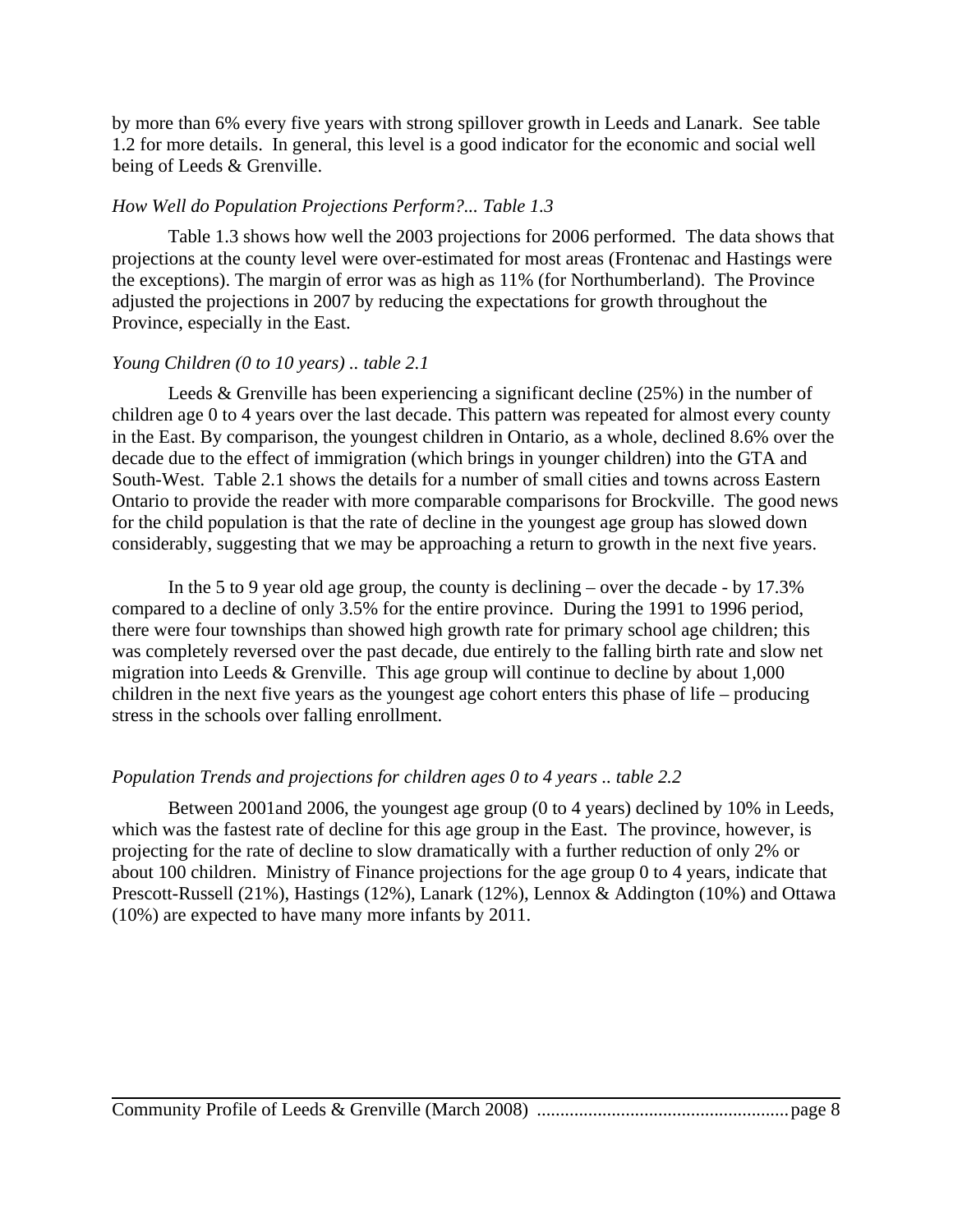

*Teens (10-19)… table 2.3* 

Young teens (10-14 years old) have increased across the decade by 3.9% in Leeds and Grenville; however, the pattern within the county is marked by wide variation from a growth of 24% in North Grenville to a decline of 37% in Westport. There are two forces driving the growth/decline of young teens from one census to the next: (a) the number of primary school age children from the previous period who grow up and remain in the town and (b) the net migration of new families with children in this age group. Much of the growth in the North is due to the net migration inbound as the bedroom community of Ottawa.

There has been a significant growth extending over all but one town within Leeds  $\&$ Grenville. Across the decade, older teens have grown by 14%. The growth of teenage children has significant implications for Child Welfare, since they soon hit their child bearing years, bringing about an influx of infants. Secondly, the growth in older teenagers is associated with an increase in both the rate and number of risk taking behaviours.

# *Young Adults (20-34 years)… table 2.4*

There has been a dramatic decline in the number of young adults (20-34 years), the prime child bearing years. Across the decade, young adults have declined by 23% in Leeds  $\&$ Grenville. In contrast, the Province as a whole and Ottawa have declined by only 3% in this category. Large metropolitan areas are attracting young adults for employment and taking them away from rural areas, small towns and medium sized cities under 50,000 pop. A useful statistic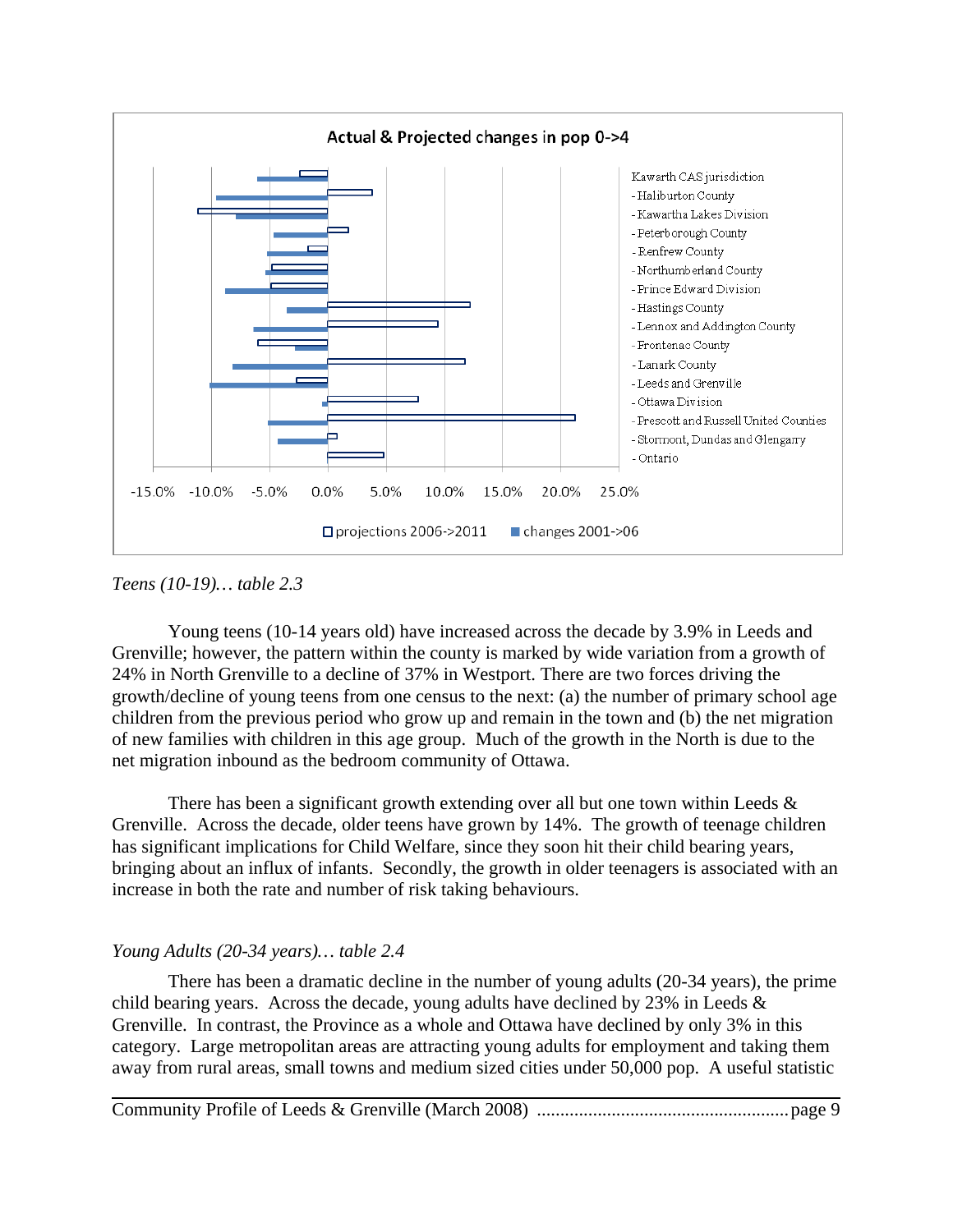for seeing this trend is the % of the total population made up of young adults. In Ottawa, Kingston and Peterborough where the proportion of young adults is in the 19% to 21% range compared to 14% in Leeds & Grenville and many of the Eastern counties.

### *The Core Parenting Years (35-44)… table 2.5*

There has been a moderate decline in the population of adults in their core parenting years (35-44). The fertility rates are also highest in this age group and hence there is a corresponding decline in the birthrate as this age group of adults declines. The decline in this age is much more uniform and widespread compared to the situation with young adults. Even the big cities are seeing a decline in this population; Ottawa declined 5% compared to Leeds at 8% over the five year period.

#### *The Mature Years (45-54)… table 2.6*

This the cut-point in population trends when everything changes. Unlike the situation with children and adults, the population groups from age 45 upward grows significantly across Ontario. The pattern of growth within Leeds is fairly consistent with the rest of the Province. This time of life is also the most productive in terms of wealth accumulation. The growth in this population is both an effect and a cause of the economic boon in Ontario. It is an effect, because people in this age group are migrating to Ontario from other Provinces to share in the boom.

#### *The Transitional Years (55-64).. table 2.7*

Adults in the 55-64 year old group are in the final decade of the typical working life. It is a very productive period for wealth accumulation and the comments for the age cohort above apply equally well this group. This group is growing dramatically across Ontario. Leeds & Grenville and its towns and cities are completely in sinc with the rest of the Province and other counties in the Eastern region. The growth in this age group is likely to level off in the years ahead because the age cohort one step younger is about the same size as the group in the 55-64 year old age group. Therefore, the adults in the transitional age group can only grow by net migration in the future. This will happen in jurisdictions that are establishing themselves as "retirement communities" (such as Port Hope and Cobourg).

#### *The Elder Years (65 plus)… table 2.8*

The population in the elder years grew by  $9\%$  in Leeds & Grenville. This pattern will continue but at a slower pace in 2011, because the number of older people dying is still less than the number of people turning 65 each year. Specifically, there were 1,175 people who were 64 years old on Census Day 2006. Every year, between 990 to 1,035 people die in Leeds & Grenville and most of those are 65 years or older. This means that *the elder population* would have grown by about 150-200 people in 2007 and so on, leading to a probable *net* growth (aging population plus *net migration into* Prescott & Russell minus deaths) of 1,000 people or about 5%.

In conclusion, the growth in the elder population in Leeds & Grenville *is not accelerating*, but it is growing steadily. This growth will create significant challenges for the existing health care resources in Leeds & Grenville. Please note, in the spreadsheet, *Education*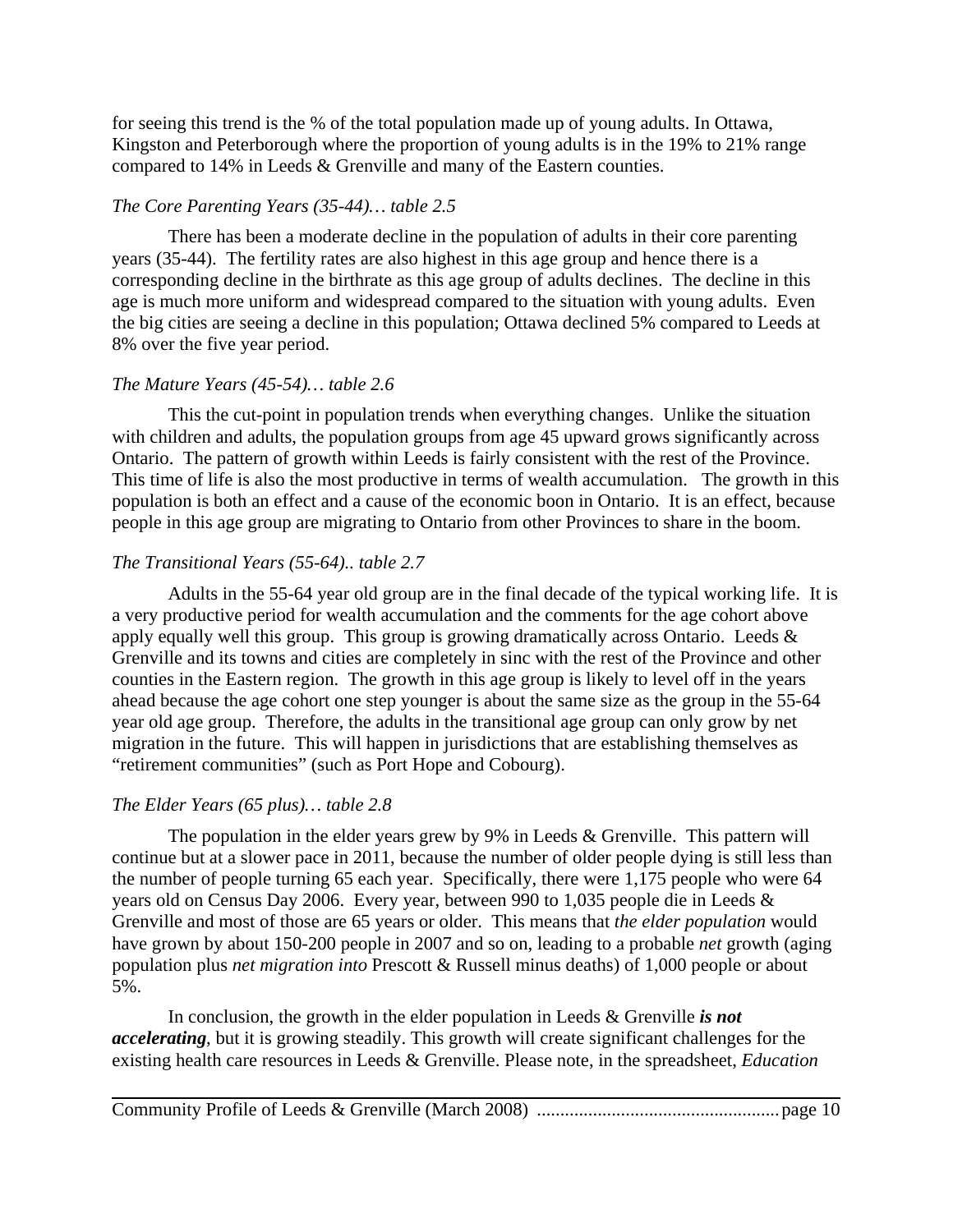*and employment\_Leeds\_tab 11 and 12.xls*, table 11.4, the number of doctors and other professionals grew by 21% or 70 positions; the number of nursing jobs grew by 9% or 100 positions (both indicators apply to Leeds & Grenville). Clearly, the government is aware of the impending health care crisis and is acting to solve it.

# **Families**

## *Family Structure by category of household (table 3)*

The number of married couples in Leeds  $&$  Grenville has not changed by much in the decade. Common-law unions have grown quite a bit, but they represent only 20% of all couple based households. Lone parents have also grown significantly. There is a huge variation in the growth or decline of this family type across Ontario and internally within Leeds & Grenville. The growth in lone parents in Leeds is 27% across the decade compared to 28% for the Province. In contrast, Ottawa's lone parents grew by 20%, Frontenac grew by 13% and Stormont grew by only 3% across the decade. Overall, L & G county and many of its towns are seeing a robust growth in Lone Parents and this deserves special attention.

## *Lone Parents (table 3.1)*

The *proportion* of lone parents relative to all families with children has also grown from 22% in 2001 to 24% in 2006. There is a similar pattern of change in the proportion of households which are lone parents across the Province. It seems that the variation in the absolute growth of lone parents has simply placed every county on an equal footing relative to the proportion of lone parent families. The situation within Leeds & Grenville is much worse. In the town of Prescott, lone parents now represent 39% of families with children and in Brockville, lone parents represent 36% of families. Other towns within Leeds & Grenville have a much lower proportion of lone parent households (e.g. Athens and Augusta at 11%).

Across Ontario and within Leeds, there has been a huge increase in the number of male led lone parents. There are almost 800 male led lone parents in Leeds & Grenville, spread out quite evenly across the county. They now represent 20% of lone parent households.

# *Child Protection concern #1 Lone Parents in Prescott & Brockville*

*Almost two out every five families in Prescott and Brockville are lone parent households.*

### *Children living in various types of families (table 3.2)*

The total number of families with children has increased in Leeds & Grenville by half a percent (0.5%) across the decade. There is wide variation in this trend across the Province and internally within Leeds & Grenville. The proportion of all families in Leeds & Grenville, where children are present is now 54% compared to 56% in 2001.

There are 20,048 children (of all ages, including adult children) living in families led by a married couples and there are 2,748 children living in a home led by couple in a common law union. Finally, there are 5,748 children living in a lone parent led home, up from 4,316 in 2001.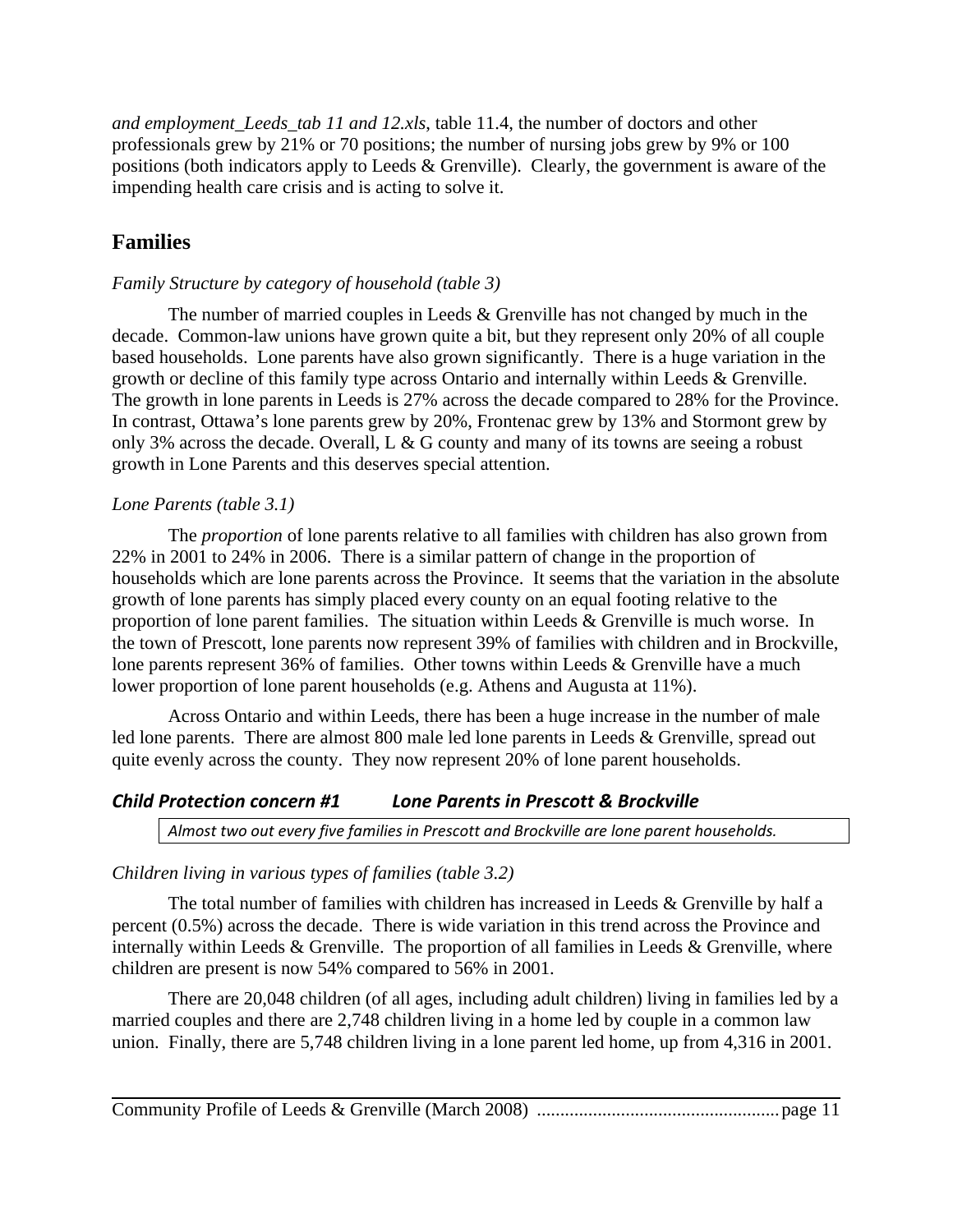This is a 32% increase or about 1,400 more children in lone parent households. There has been a corresponding decrease of children in homes led by a married couple.

About ¼ of the net increase of children living in lone parent families is due to the increase in adult children returning to live with their parents, which has happened across the various types of families. The phenomena of *adult children returning home* moderates the impact of the increase in children living in lone parent families, but to a limited degree. The simple fact remains that more and more children are living in the most stressful, disadvantaged type of family.

# *Child Protection concern #2 Children living in lone parent homes jumps 32%*

The number of children living in a lone parent household has grown by 32% in just five years in *Leeds & Grenville. Even with the qualifier of adult children returning home, this statistic represents a serious trend that will increase the pressure on Children's Service agencies.*

## *Age Group for parents in couple-based households – table 3.3*

This table shows that only 1% of parents in couple based households with children are under the age of 25 years. There are 175 young families – all of whom have young children – in Leeds & Grenville and they are quite spread out across the county. The proportion of parents in the 25-34 year old age group (16% for Leeds & Grenville) is much higher.

## *Age Group for parent in lone parent households – table 3.4*

In contrast with two parent households, 4% of parents in LP families are under the age of 25 years; this represents 125 families. In total, there are 300 families in Leeds & Grenville where the parent is under 25 years. Young lone parent households live in only three places within Leeds & Grenville: (a) Brockville with 90 families or 8% of all LP homes, (b) Prescott with 15 families or 6% of all LP homes and (c) Edwardsburgh TP with 15 families or 9% of the total LP homes. In the next age group (25-34 years), there are 500 lone parent households or 16% of all LP families in Leeds & Grenville.

# *Child Protection concern #3 Young Lone Parents in Leeds & Grenville*

*Almost 10% of lone parents in Prescott, Edwardsburgh and Brockville (125 lone parents in the three towns) are under the age of 25. Across the county, there are an additional 500 lone parents between ages 25 and 34. Young lone parents have the greatest needs across all types of families due to higher levels of parental stress, economic stress, sigma and domestic violence (from dates and ex‐spouses).*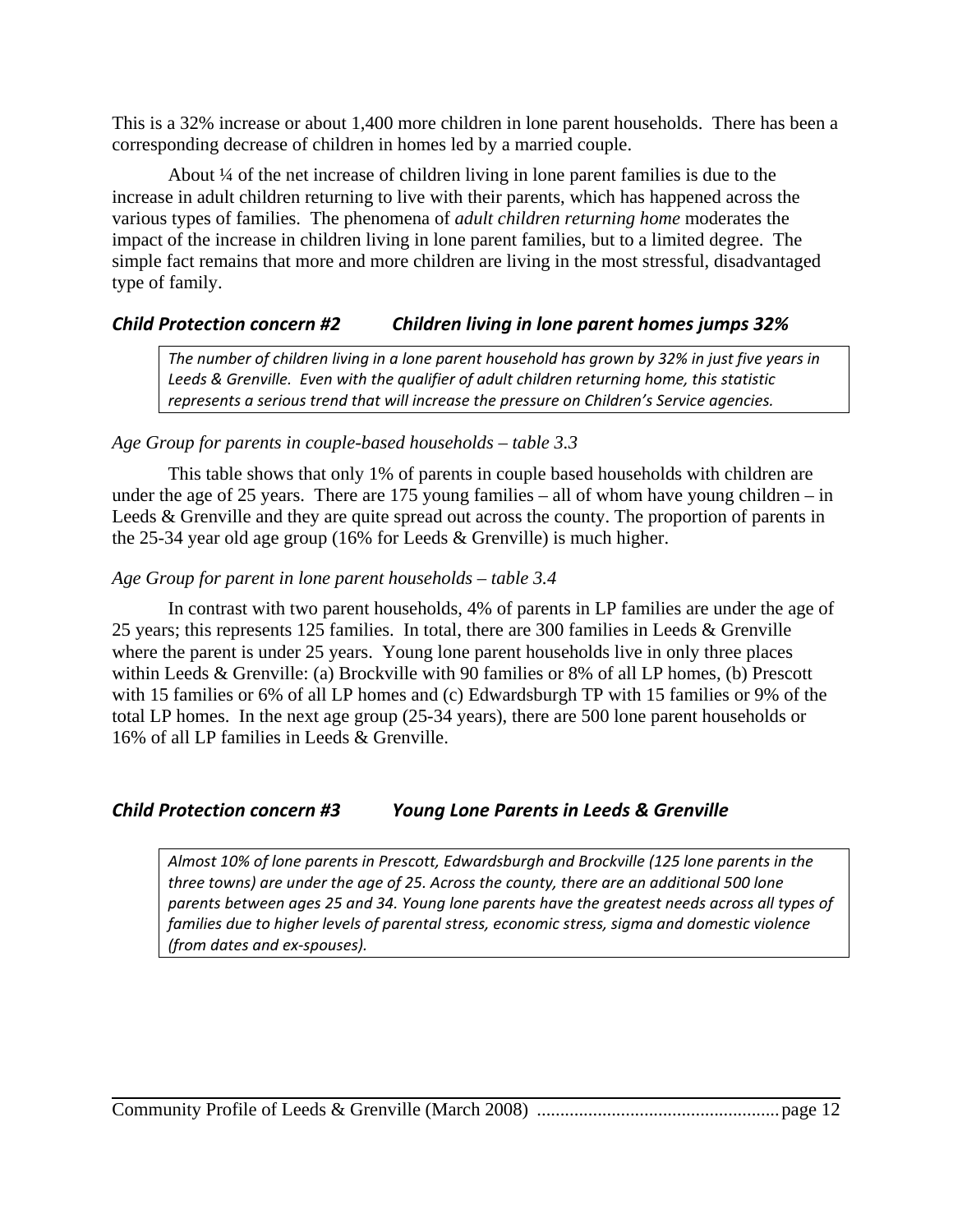#### *Grand-parent led homes- table 3.5*

Only 1% of families with children in Ontario are in fact led by grandparents with no "parent" present. Statistics Canada does not release this data at the county level, but it suggests that about 150 families including 75 lone parents, are led by grandparents in Leeds & Grenville.

#### *Young Families (all children under 6 years) – table 3.6*

Brockville (16%), Gananoque (15%) and North Grenville (18%) have the highest percentage of families in which all children are under the age of 6 years on Census Day 2006 (1,845). When the caregivers have been "parents' for less than 6 years, they are in the stage of family life when they are most vulnerable and most open to education on effective parenting.

This table also shows that 370 female lone parents (FLPs) or 12% of all FLP's have been a "parent" for less than six years. In contrast, 14% of parents who are married have been parents for less than six years. Married couples who are just starting in their parenting role represent a large number of households (1,475). They are also more likely to be found in North Grenville, where they represent 18% of married couples.

# **County by county comparisons on demographics tab 4.xls**

I have included a number of tables which show the rank of Leeds & Grenville on various indicators. Being aware of the rank on indicators, such as lone parents, is very important in order to assess the social significance of the number.

#### *General Birth Rate – table 4.0*

There were 862 babies born in the year preceding the Census Day in Leeds & Grenville (2005-2006). The general fertility rate equals 48.2 per 1,000 women age 15 to 44. At this rate, Leeds & Grenville has a rank of 37 out of 49 counties and is below the provincial average of 51.7 per 1,000 women age 15 to 44.

#### *Absolute Population Growth or Decline – table 4.1*

This table shows that Leeds & Grenville continues to grow across the decade at a slow steady pace at rank #32 out of 49 counties. In contrast, Frontenac is exactly at the median rank #24 across the Province in % growth/decline.

This is still good news because this pattern depends on a positive net migration into the county reflecting the judgment of newcomers that Leeds & Grenville is a good place to live.

#### *Rank in the growth of children 0 to 9 years – table 4.2*

This table shows the tremendous variation in the child population trends across the Province. Leeds & Grenville, which had a 25% decline in young children ranked at #34 with a steeper decline than most Eastern counties. In contrast, Leeds & Grenville ranked at #24 with its decline of 17% in primary school age children (5-9 years).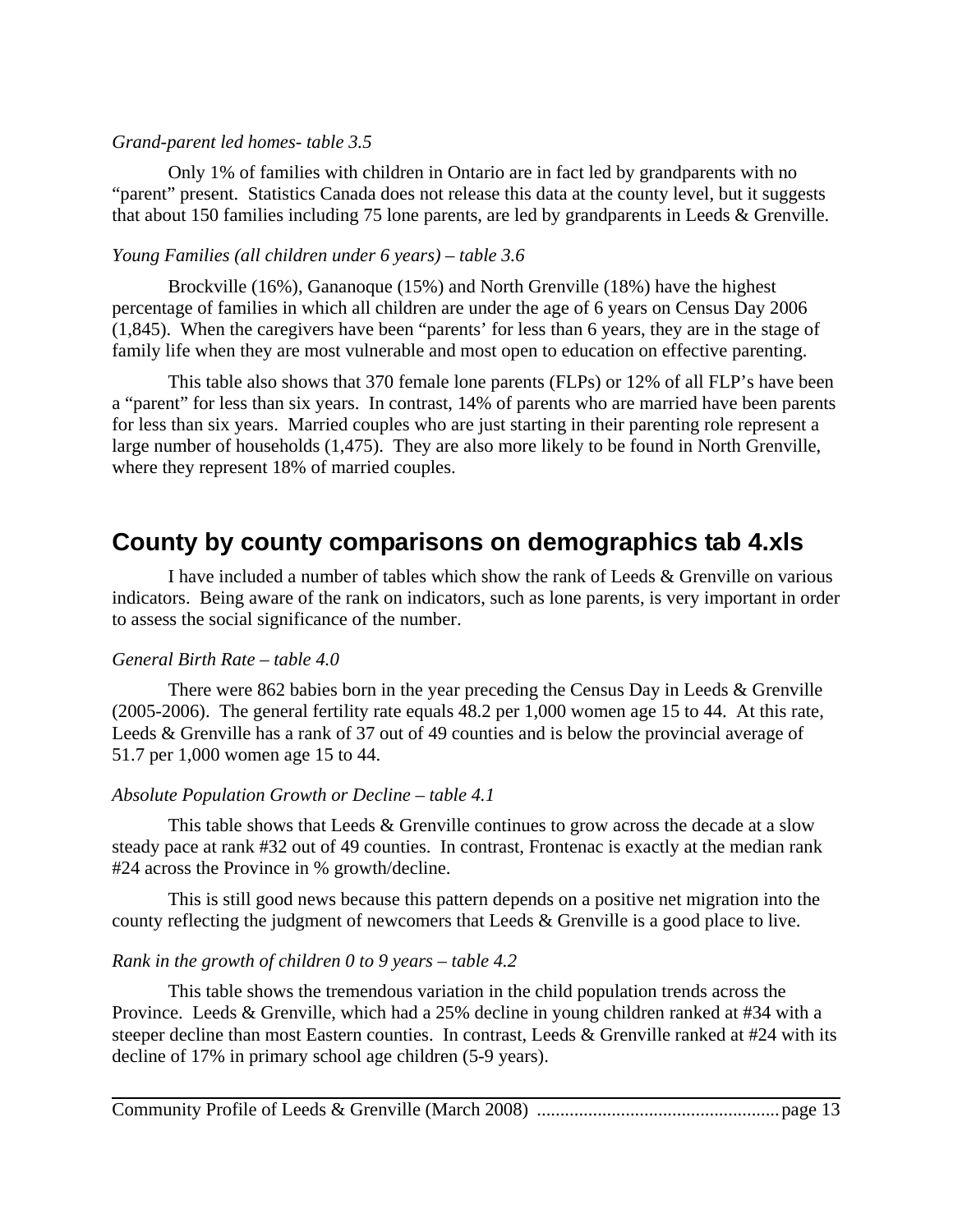#### *Rank in the growth of teens (10-19 years) – table 4.3*

Leeds & Grenville ranks much higher in its pattern of growth for older children. For young teens in the 10-14 year old age group, L & G county ranks at #19 with a 4% growth and #21 for older teens 15-19 with a 14% growth. The large cities (>500,000) are growing much more quickly in terms of the teenage population.

#### *Rank on Female Led LP Households – table 4.4*

Although, the percentage of families which are led by female lone parents has gone up in Leeds & Grenville, *relative to the whole province*, the situation appears to have improved in Leeds & Grenville. L & G county ranked at  $#24$  in the province in 2001 when 18% of families were FLP; by 2006, L & G's rank fell to #30 although its percentage of this vulnerable population rose to 19%. However, this "positive" note must be viewed with caution; female lone parents are not evenly spread out within  $L \& G$  county. Two locations (Leeds and Brockville) have an exceptionally high proportion of female lone parents relative to the Province.

# **Ind yrs2001 to 2006 Leeds\_tab\_5.xls**

This table shows the number of children by individual ages across Leeds & Grenville for 2006. The table reveals that significant variation in growth and decline town by town. Brockville, for example is showing a 21% increase in children under the age of 1 year or 235 babies in total. Adding the findings related to the age of the mother in lone-parent households in Brockville, plus the two patterns suggest that a surge of parent education and parent support programs in Brockville is a critical need.

The pattern for teenagers is also interesting: it shows that the teenage population is really surging in the Northern parts of Leeds & Grenville.

# **Housing\_Leeds\_2006\_tab\_6.xls**

#### *The Housing Stock – table 6.0*

The overall housing stock has grown fairly evenly and modestly across Ontario. The provincial supply of occupied dwellings has increased by 8% compared to 4% for Leeds, 6% for Ottawa, Frontenac and Lennox and 5% for Lanark. The overall population increases at rates just below this threshold, indicating the thinning out of the population into more and more homes. In view of the current housing bubble in the USA, this finding is very good news for Ontario, suggesting that we have not created an oversupply of new housing; thus, the value of housing in Ontario should remain stable.

Secondly, housing has a significant impact on crime rates. The housing specific risk factors are all decreasing in Leeds & Grenville (over crowding, houses needing major repairs and rental accommodation).

|--|--|--|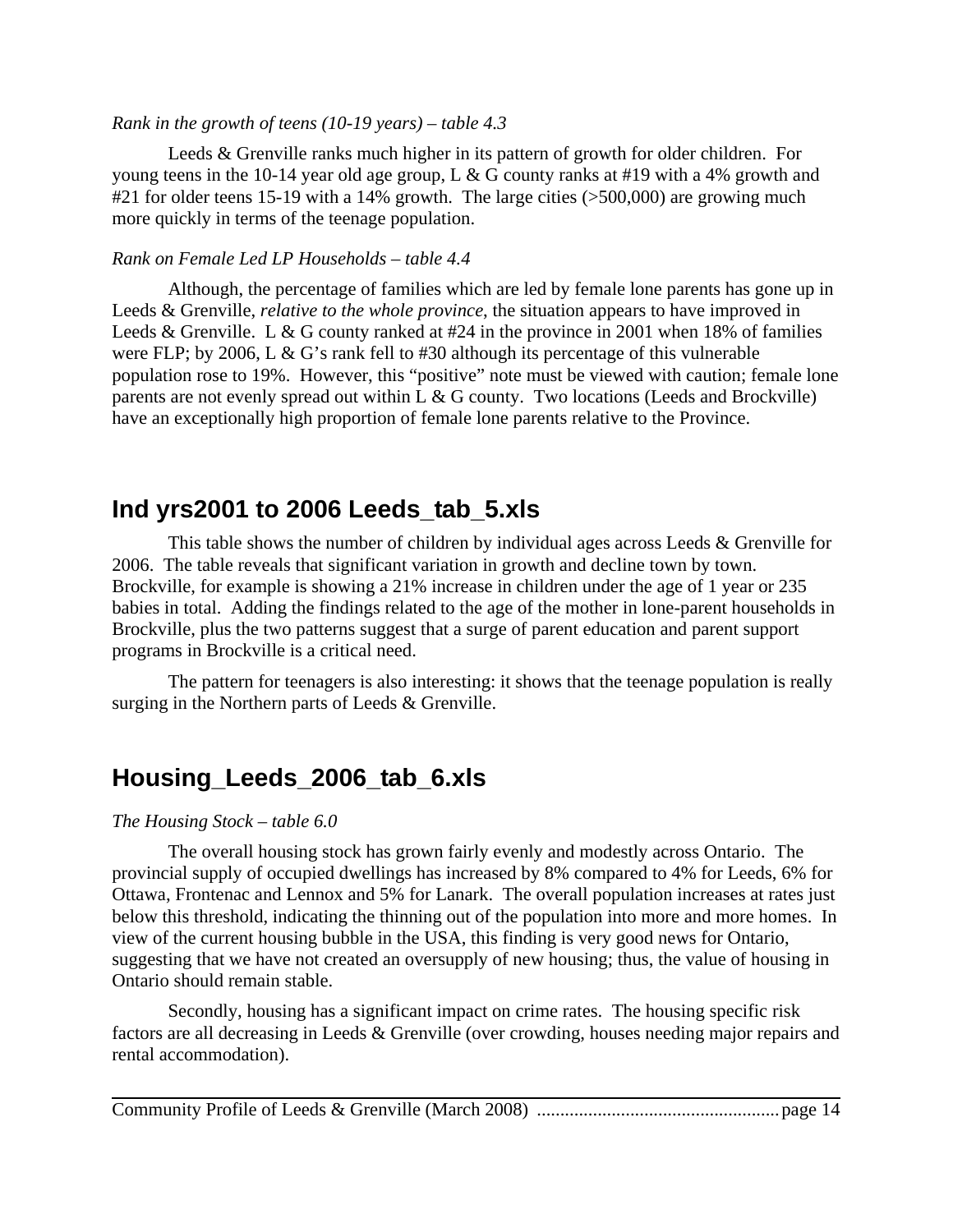## *The Nature of Housing – table 6.1*

The number of single detached houses has increased by 2.5 % in Leeds and Grenville down from 6.3% five years earlier. Overall, 76% of homes in Leeds & Grenville are in single detached units, which co-incidentally has the lowest rates of domestic violence. The rate of single detached homes is much higher than the Provincial average at 56% or Ottawa at 43%. This is a typical pattern for rural and small towns. The number of large apartment units (over 5 stories) has declined by 2% In Leeds & Grenville. The units in small apartment blocks have gone up by 4% and can be seen throughout the county. Ownership is also very high in Leeds (79%) compared to the Province (71%) and Ottawa (66%).

# **Urban-Rural Breakdown\_tab\_7.xls**

# **Section 7 rural life and agriculture**

The presence of large urban centres in Ontario (Ottawa, Toronto, etc.) tends to swamp the public perception of the typical life of citizens. A substantial majority of people in counties outside the major urban areas live in rural areas or very small towns. This is the case in Leeds & Grenville. The distinction between major urban centres (e.g. Ottawa), small cities (Brockville), medium sized towns (Gananoque and Prescott) and the smallest towns (e.g. Athens, Cardinal, Newboro) and rural areas (representing 61% of the population of Leeds & Grenville) is of critical importance to Child Welfare and social service agencies.

Statistics Canada has completed a major series of analysis on the differences between urban and rural/small town environments. (Rural and Small Town Canada Analysis Bulletin Catalogue no. 21-006-XIE) For example:

- boys in small town regions have the highest prevalence of being overweight or obese.
- one in four boys report heavy drinking practices in small metro regions, small cities, small towns, and northern regions.
- In contrast, boys in the major metropolitan regions have the lowest prevalence of heavy drinking.
- Rural families have lower incomes, but counteracting this risk factor within rural areas, the distribution of income is "more equal" than in urban areas.
- Rural residents receive relatively more in social transfers and pay relatively less in taxes.
- The highest rates of crime are found in small cities (population 15,000 to 50,000). The lowest rates are found in the big cities (over 100,000). This may reflect the fact that within Ontario, small cities are experiencing a significant decline in its social institutions, especially education, work place, health care and recreation. Big cities, with bigger budgets and more political clout, are maintaining the quality of life more effectively for its residents.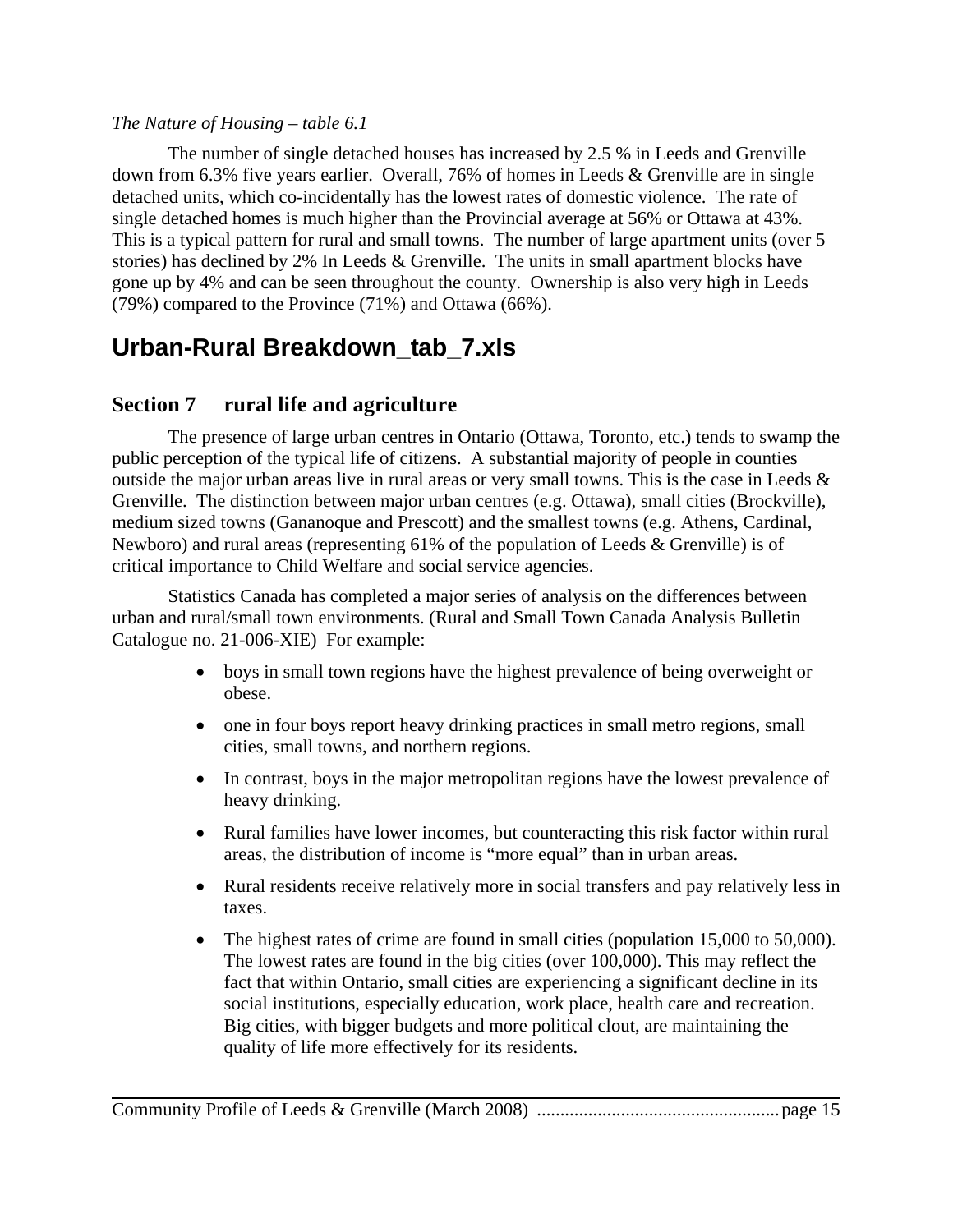- Hawkesbury (19.4%), Prescott (19.2%), Addington Highlands (19.1%) and Cornwall (19.0%) had the highest rates in Eastern Ontario of families living below the low income cut-offs in 2001, which are adjusted for the cost of living by community size. The next highest rates are in the vicinity of 15%. On balance, having nearly 20% of your families below the low income cutoffs is an unusual, highly disadvantaged community.
- In general, there is according to Statistics Canada researchers "a strong negative income gradient from larger to smaller cities and from urban to rural areas" page 311, Canadian Economic Observer, August 2005

In addition to the reasons listed above, the urban-rural continuum has an impact on access to mental health, social support, stigma, timeliness of access to shelters for domestic violence and the presence of informal community sentinels of child abuse. The later point refers to the fact that high risk families in an urban environment encounter more people (from day care providers, neighbours, medical staff and teachers) who could act as an early warning system to detect child abuse.

### *Internal Urban-Rural – table 7.0*

This is a new table from Statistics Canada. Most of the municipal boundaries within Leeds & Grenville are townships, which do not make it easy to perceive whether the population lives in small towns or on a farm. This table provides the details underneath the "township" boundary about the local context where the families really live. A substantial majority (71%) of the population of Leeds  $&$  Grenville lives in rural areas or very small towns with less than 5,000 people. All of the risks itemized on the prior page should be matters of concern to the CAS.

#### *Population by size of city/town versus totally rural –table 7.1*

This is also a new table from Statistics Canada. This table shows that 61% of people in Leeds & Grenville live in a rural location and about 10% live in very small towns. There are special challenges associated with providing effective child welfare in a rural social context. It is difficult to find informal sentinels that can keep their eyes on vulnerable children and provide early warning of problems. Secondly, problems, such as domestic violence, tend to escalate to greater levels of seriousness in rural households.

#### *Rank of Population in rural and small towns – table 7.2*

Leeds & Grenville is the  $#10<sup>th</sup>$  ranked county by percentage of the population in a rural household and is the third ranked (#3) county in the absolute number of people living in a totally rural environment. Only Simcoe county and Ottawa (with 67,238 people living in a rural space within the municipal boundaries) have more "rural people" than Leeds & Grenville.

Leeds & Grenville is ranked #15 in the percentage of the pop in small towns of less than 5,000 people. Both of these statistics reflect a special and unusual challenge for Leeds & Grenville, compared to other counties.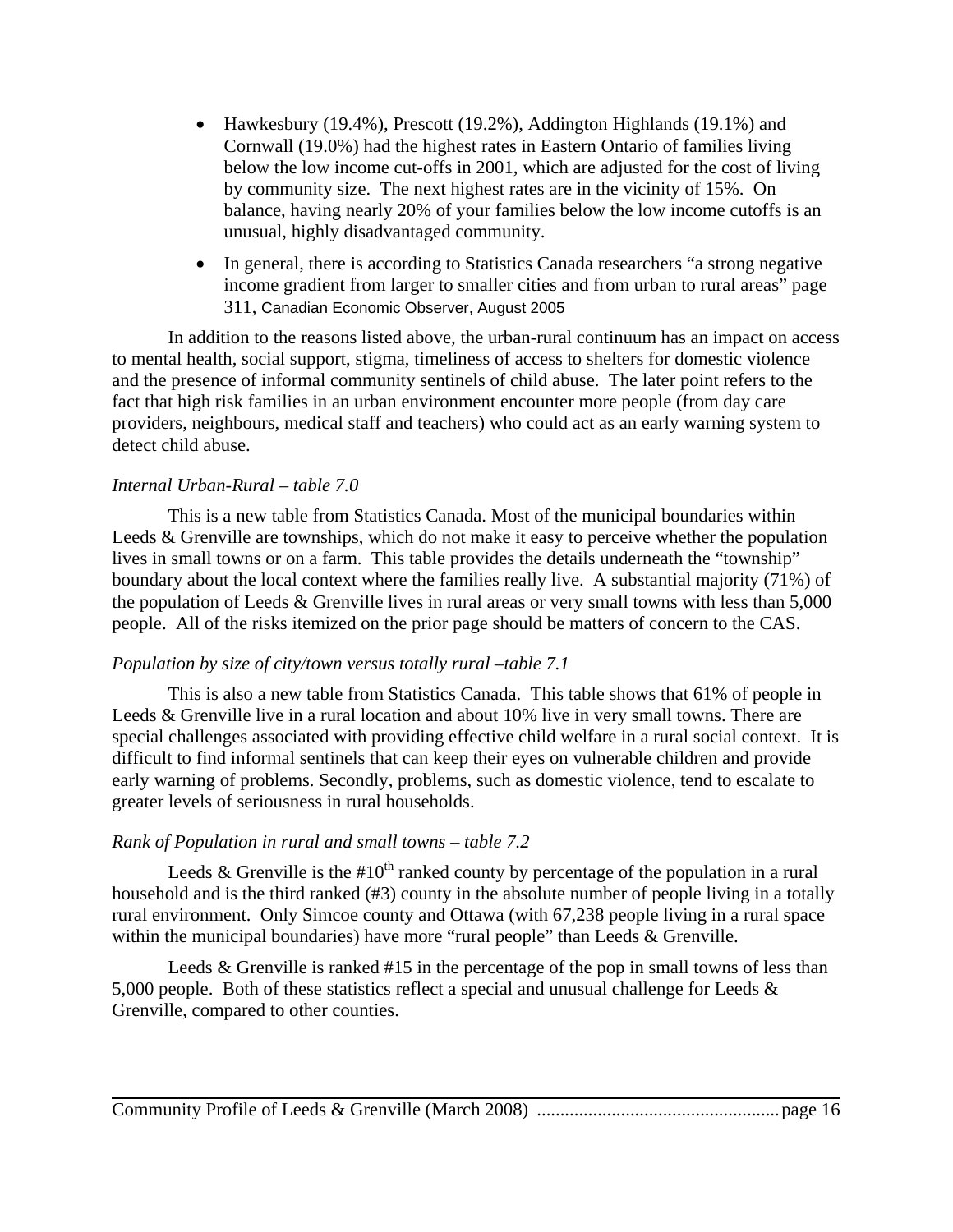# **Farms**

The following tables come from the Census on Agriculture.

# *Number of farms - table 7.3*

Over the last 15 years, the number of farms in Leeds & Grenville has gone down marginally and now stands at 1,303 farms.

# *Acres Farmed by county – table 7.4*

The acreage farmed in Leeds & Grenville has gone down marginally over the 15 years. There are 328,040 acres of farmland in Leeds & Grenville.

# *Rank by Acres Farmed – table 7.5*

By the sheer amount of land space devoted to farming, Leeds & Grenville ranks as #17 in the Province. The largest acreage of farmland is found in Western Ontario (Huron, Middlesex and Bruce). Farmland occupies 40% of the total land space in Leeds & Grenville.

# *Rank by Percentage of land farmed – table 7.6*

Leeds & Grenville is ranked #26 in percentage of land farmed (40%).

# **Ethnicity\_language\_migration\_Leeds\_2006\_tab\_8.xls**

# **Section 8 Cultural Mix of the Population**

The cultural mix of the population is a critical area for child welfare for many reasons:

- 1) Variations in language, residency status, new comer status, aboriginal identity and ethnicity are significant factors explaining the variations of access to child welfare services. All families regardless of these differences need equal access to this service.
- 2) The presence of a wide variety of social health related problems varies significantly by these factors. On the positive side, new comers to an area tend to have fewer social problems than the resident populations undoubtedly because it is harder for disadvantaged groups to move out to improve their life.
- 3) The Child and Family Services Act and Bill 210 require the CAS to consider the cultural needs of children and parents.

# *Migration Patterns – table 8.1*

The families of Leeds & Grenville are more likely to remain in the same house than the Province as a whole. Sixty five percent (65%) of families were in the same home on Census Day, 2006 as in Census Day, 2001. This is much higher than many neighbouring counties and the Province as a whole. *Residential stability is a tremendous asset leading to enhanced social capital as long as the people affected do not feel trapped in a bad situation*.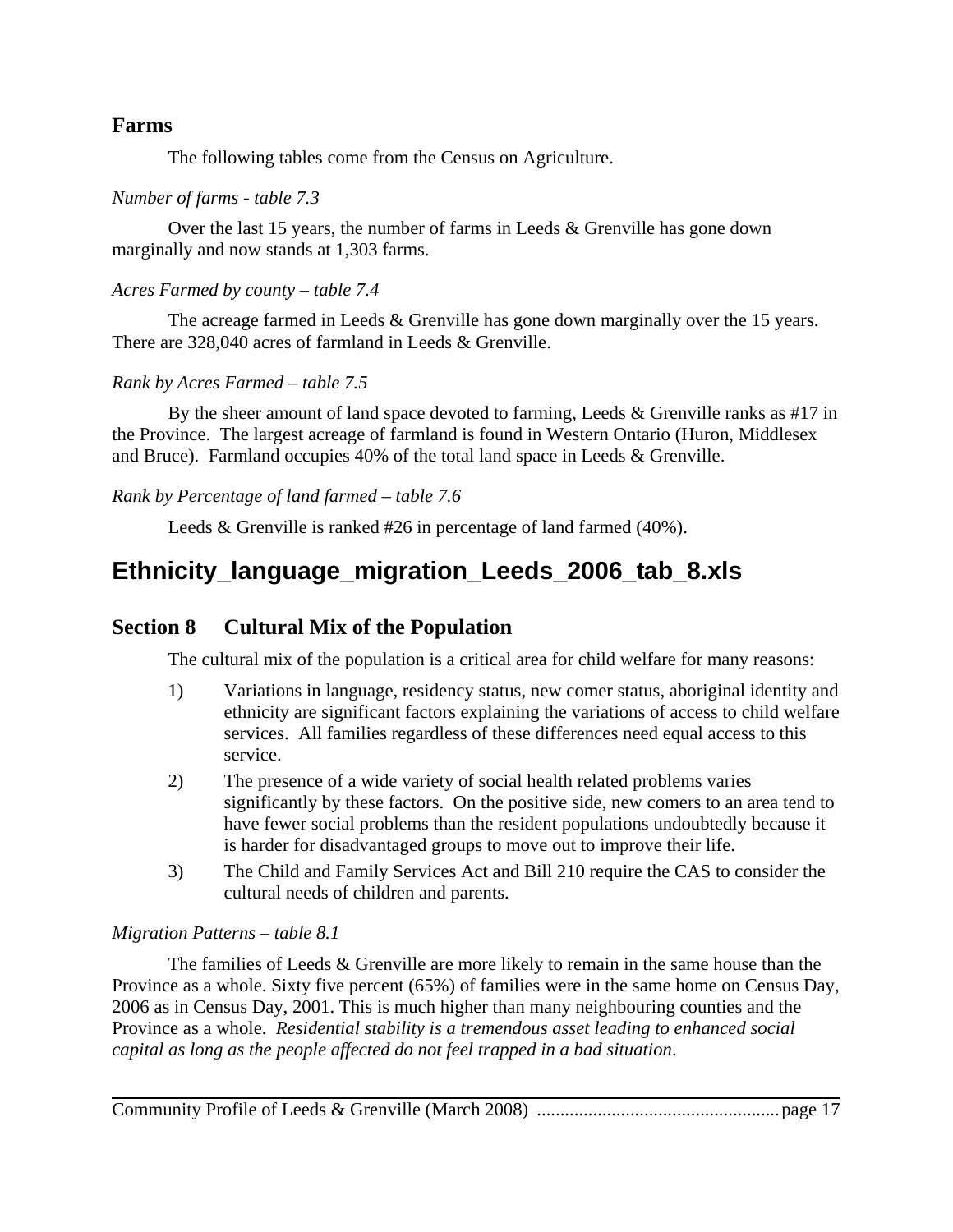The percentage of people who remained in the same town or city during the five period, including those who changed houses within the same community is almost identical across the Province, varying from 79% to 81%.

A total of 18,650 people who moved into the respective town or city within Leeds  $\&$ Grenville during the five year period. Most came from somewhere else in the Province (17%), the rest of Canada (2%) and a small number came from out of Canada (1%).

In contrast, the total of new migrants moving into Ottawa was only 14% and the Province as a whole, 17%. The principle difference distinguishing Leeds & Grenville from Ottawa and the Province is the fact that percentage of immigrants is much lower in Leeds & Grenville (1% compared to 5%).

Overall, this table is very good news for Leeds & Grenville, since the new comers bring in a strong vote of confidence in the community, as well as new wealth, energy and other family members. Although, Statistics Canada does not publish the age breakdown of migrants, it is clear from the general population trends that the "age" of new migrants is biased in favour of middle age adults, some with teenage children. Young families, with young children, are not moving into Leeds & Grenville to the same extent as they do in the larger Metropolitan areas.

During a one year period before the last Census, 89% of the people within Leeds  $\&$ Grenville were in the same house from the start of the year to the end. Most of the townships, cities and towns within Leeds & Grenville are at least as stable or even more so. In Prescott (82%) and Brockville (85%) a smaller percentage of people remained in the same house.

In the town of Prescott, 11% of the population were newcomers who arrived within one year prior to the Census (445 people) . The number of people who moved out of the town of Prescott is slightly higher. This turnover in the population is referred to by Statistics Canada as the "churning" effect. As the population churns, the social and economic qualities of individuals and families change. After the churning process, the town can be better or worse off in relation to the risk indicators for Child Welfare. The other townships within Leeds & Grenville did not churn nearly as quickly and as a result, remained quite stable on many indicators. For example, in North Grenville, there were 850 newcomers during the year before the Census, but the total population of North Grenville is three times larger than the town of Prescott so the percentage of "churning" is lower.

#### *Aboriginal identity – table 8.2*

About 2% of the people in Leeds & Grenville identify with the Aboriginal population (1,760). Most of these people (1,025 or 58%) identify with North American Indians and 36% (635 people) identify with the Metis population. Almost one half (735 or 42%) are registered Indians.

The people with aboriginal identity have a much higher proportion of teenagers than the mainstream population and there are 10% fewer adults over 35 years amoung these people. Only 59% of the Aboriginal population own their own homes compared to 79% for the general population and twice as many homes for the aboriginal population (16%) are in need of major repairs compared to 8% in the mainstream population in Leeds & Grenville.

Community Profile of Leeds & Grenville (March 2008) ....................................................page 18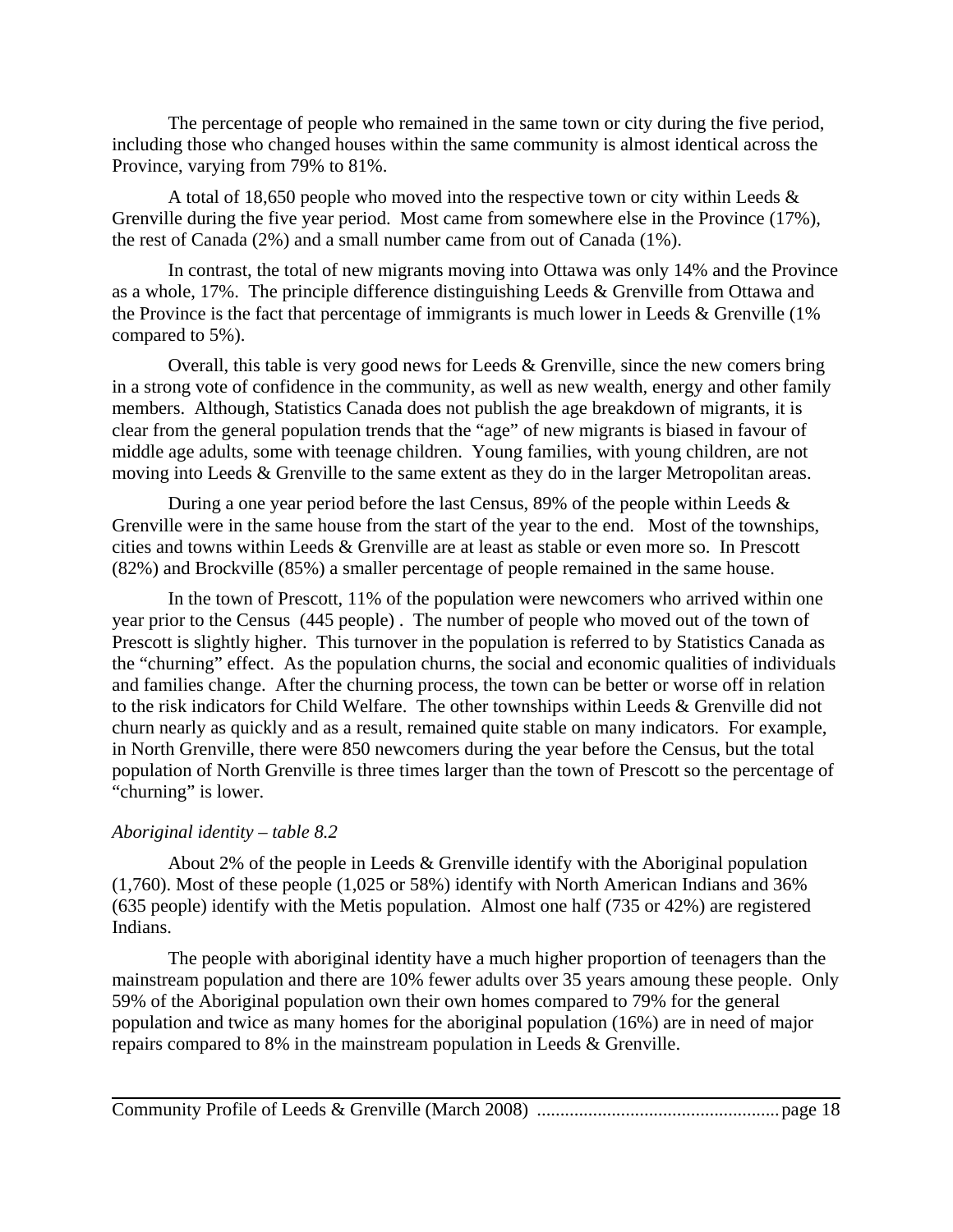The proportion of lone parents is 33% higher for the aboriginal population compared to the mainstream.

#### *Recent immigration – table 8.3*

One half of one percent of the population of Leeds & Grenville (465 people) immigrated to Canada in the five years prior to the Census in June 2006. One third (31%) came from the USA, one third (32%) came from Europe and the balance came from Asia (29%), Africa and other places.

#### *Languages spoken at home – table 8.4*

Across the county 1.3% of the people require a translator to communicate in English.

# **Indicators of special needs\_Leeds 2006 tab 9 and 10.xls**

Statistics Canada is changing its approach to reporting on risk taking behavior from geographic based estimates to analytical papers based on the National Longitudinal Survey of Children and Youth. As a result, it is harder to re-create the historical tables of risk taking behavior. However, the advantage of the longitudinal studies is that the processes which are driving the risk taking behavior are much clearer. This is much better for community planning purposes. Knowing the score (even if it is bad news) is not as important as knowing how to reduce social problems whatever their level. Where geographic tables exist, they tend to be based on the public health unit (Leeds & Grenville and Lanark).

The data tables for this section come from both the Excel Spreadsheets and the pdf research reports from various sources, including the recent needs assessment by Remington.

#### *Condom use by males - table 9.1*

Table 9.1 shows that Leeds & Grenville and Lanark have one of the best records for safe sex in the province. This table shows that 59% of males between 15 and 59 years always use a condom. This means that Leeds & Grenville and Lanark are ranked  $#2$  in safe sex across the Province.

#### *Teenage Childbirth – Remington report*

Teenage childbirth in the period from 2001 to 2006 has fallen significantly from the rates in the 1990's (25.6 per 1,000 teens). The teenage birthrate has fallen to 11.6 per 1,000 teenage girls – reflecting the safe sex statistic.

#### *Disability Free life expectancy.pdf – Health Reports (Stats Can cat #82-003)*

The life expectancy tables indicate that Leeds  $&$  Grenville and Lanark have a lower life expectancy and lower "disability free life expectancy than many other jurisdictions in Southern Ontario – by a factor of about 2 years. This is not a lot, but it does reflect a hazard of living in rural areas and small towns, where the available of doctors is not as great as in the large cities.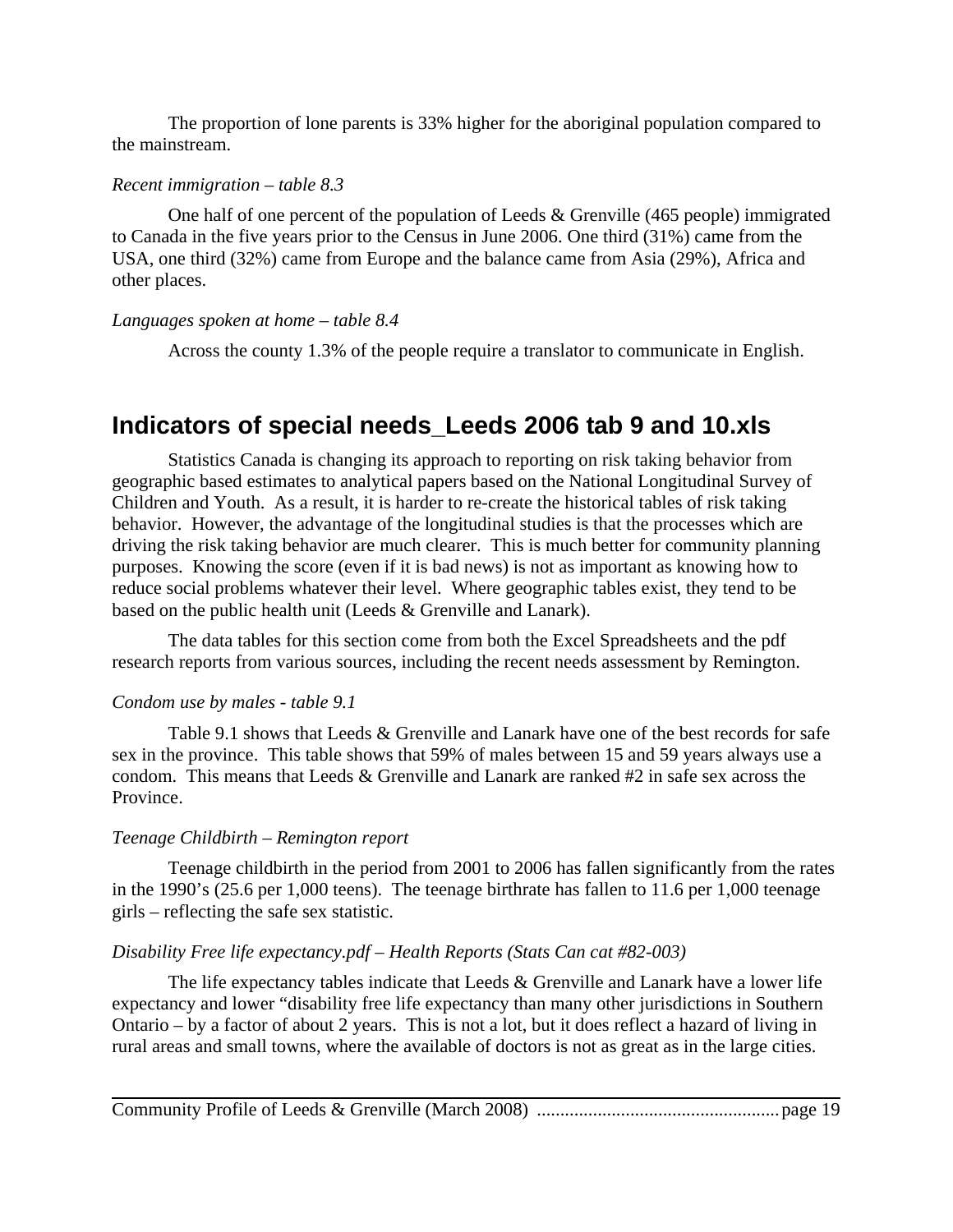## *Special Needs Students in school – Remington report*

According the Education Quality and Accountability Office (EQAO), the Province wide percentage of children who meet the Provincial standards for reading, writing and math are 62%, 64% and 68% respectively in grade 3 in the year 2007. In contrast, *children with special needs* (including learning disabilities, mental retardation and emotional and behavioural disorders, plus the "low incidence disorders, such as autism) are very poor responders to the education system. In reading, 21% of special needs children are at the provincial standard, in writing, 19%, and in math 31% are at the standards in 2007 in grade three.

The proportion of special needs students across the Province is 12%; In Leeds  $\&$ Grenville, special needs students represent 20.7%. According to the Remington report, the proportion of students in grade three who met the Provincial standard in reading is 60.3%. Given the exceptionally high percentage of special needs students, the end result is a tribute to the excellence of education in Leeds & Grenville.

The proportion of special needs students is also going to contaminate the meaning of the EDI scores for Leeds & Grenville.

## *Readiness to Learn and Success at School.pdf – Stats Can cat #89-599*

Data from the National Longitudinal Study has found that children from rural and small towns, as well as children from low socio economic groups and low income families scored below their peers on basic academic skills. This finding has been discovered many times before. The question posed by Statistics Canada was *what process or event was happening or not happening to produce this result*. The research paper found that children in disadvantaged homes tended to deteriorate in social competency (even after a good beginning by age 3). Researchers also found that the bad outcomes could be reversed if ..

- Children were *read to daily* (improves all academic and social skills)
- participated regularly in organized sports (improves communication and number skills)
- had lessons in art (improves number skills, copying and symbol use)
- Cooperative play was highest with regular participation in *unorganized* sports
- All of the above was highest with high positive parent-child interaction. The quality of parent-child interaction is clearly a critical driver in the child's readiness to learn. This suggests that parent supports and parent education programs are very important.

Many of these events can be facilitated outside of the family by the community. Many of these events are very difficult for families to enable in rural and small town places. This is why EDI scores are lower in rural and small town places.

Secondly, the quality of parent-child interaction is clearly a critical driver in the child's readiness to learn. This suggests that parent supports and parent education programs are very important. We should target intervention at

- young parents
- new parents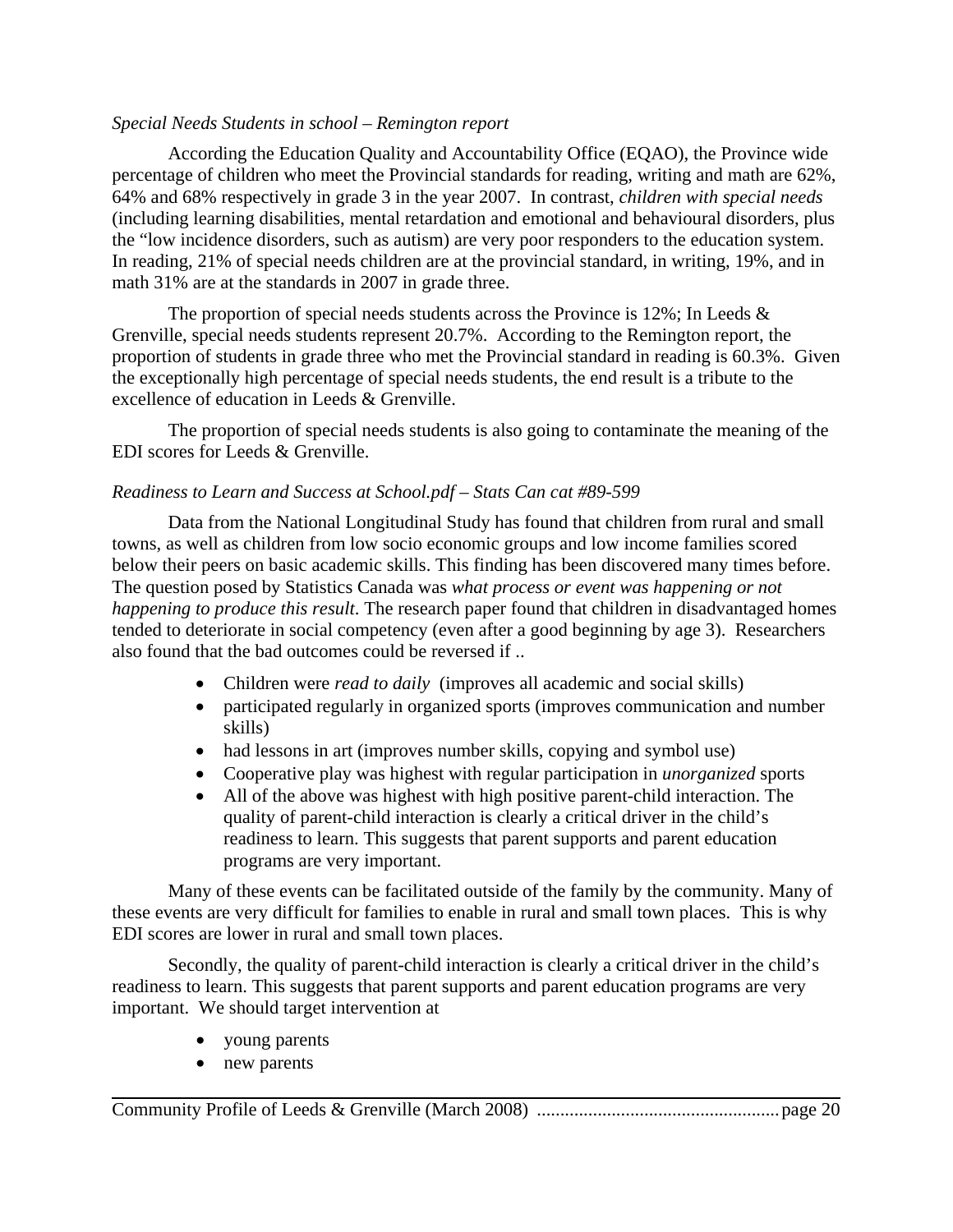- parents with other social disadvantages (including lone parents and poor parents)
- parents living in rural and small town locations

The two sets of interventions (providing organized and unorganized sports, involvement in the arts, such as music, drama and drawing) plus parent education and parental supports to improve the parent-child interactions and increase parental "reading to children" constitute a project in building social capital.

## *PALS – table 9.2*

PALS (Participation and Activity Limitations) is a Statistics Canada survey of the population with limitations to full participation and function in Canadian society. This is defined by Statistics Canada as:

> *Population aged 12 and over who report being limited in selected activities (home, school, work and other activities) because of a physical condition, mental condition or health problem which has lasted or is expected to last 6 months or longer.*

According to this definition, 40% of the population over 12 years in Leeds & Grenville has limitations. This places the county in rank #4, quite a bit above the Provincial average (32%). This result is worse than other counties in the East and Eastern Ontario, in general, is at risk on this measure.

- (#1) Renfrew at 41%
- (#4) Leeds & Grenville and Lanark at 40%
- (#12) Kingston at 38%
- (#20) Ottawa at 36% which is slightly ahead of Prescott & Russell (#22).

Eastern Ontario does appear to be even more at-risk *of physical conditions, mental and health problem* that limit participation and activity compared to the rest of the province.

### *Alcohol and Drug Abuse amoung Youth – OSDUS survey*

The Centre for Addiction and Mental Health (CAMH) has been conducting research on drug use in secondary school since 1977. They publish the results by eight regions of the Province, one of which closely parallels the MCSS Eastern Region. This is identified on the OSDUS table 3.11 as the "East".

This table demonstrates that the lowest rates of substance abuse overall are in the city of Toronto. The next lowest is the East. Having said that, there are some disturbing findings. A total of 21.3% of students from grade 7 to grade 12 report binge drinking at least once during the four weeks prior to the survey.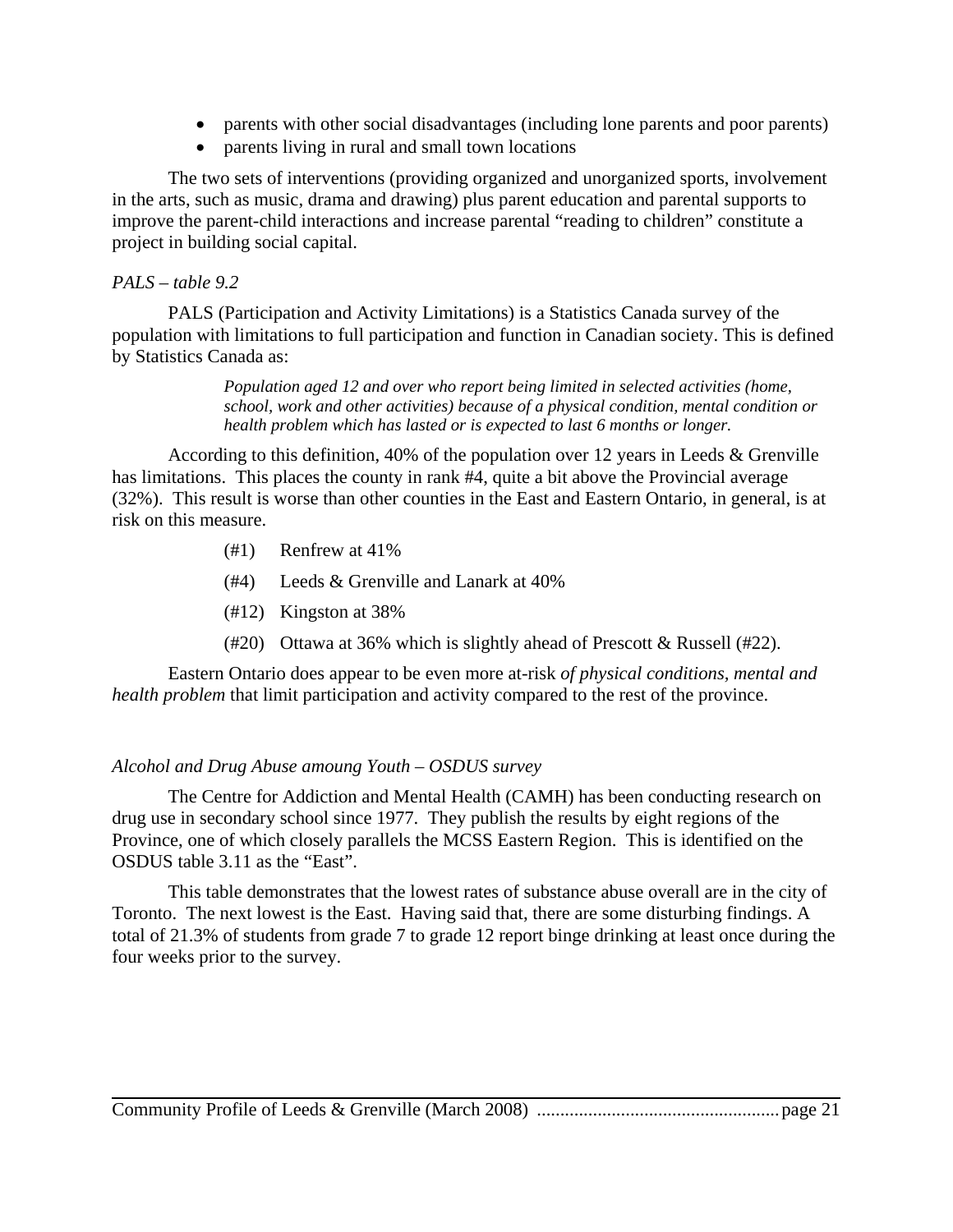#### *The percentage of heavy drinkers by county – table 9.3*

The public health unit of Leeds & Grenville and Lanark counties has a rank of #8 in percentage of heavy drinkers<sup>1</sup> (20.2% or 28,000 people over 12 years of age). Compared to the Provincial average (16.2%) and every other county in Eastern Ontario (which are lower by 2% to 3%), this outcome for Leeds & Grenville and Lanark PHU is very serious. No other community risk indicator is as highly correlated with CAS protection caseloads as the percentage of heavy drinkers. This will be discussed more fully below.

#### *The percentage of the population suffering serious injuries – table 9.4*

The public health unit of Leeds & Grenville and Lanark counties has a rank of #2 in serious injuries<sup>2</sup>. This is also a grave concern to CAS agencies, since a high level of accidents are highly correlated with accidental death, accidents amoung younger children and death from child abuse. Ottawa (15.7%) also has a high rate of serious injuries. Most other counties in the Eastern area are close to the Provincial average (13.1%).

#### *Population over 20 who report high levels of stress – table 9.5*

The public health unit of Leeds & Grenville and Lanark counties has a rank of  $\#28$  in reported level of high stress (22.1%) which is quite a bit below the provincial average (26.2%) Stress is also a concern to CAS agencies; on this indicator, at least, Leeds & Grenville appears to be on the positive side of county by county comparisons. This may reflect the fact that informal social systems in rural and small towns can be very supportive. Almost all rural and small town counties have below average stress levels.

### **Section 10 Child Welfare Caseloads**

 $\overline{a}$ 

The rate of families who become child protection cases requiring ongoing supervision is a critical caseload measure because it is somewhat independent of agency philosophy (unlike placement decisions) and independent of the "image" of the society in the public media (unlike intake). When families end up on the caseload of staff responsible for ongoing supervision, there needs to be good evidence of potential harm to children. Most of these cases are reviewed in court and even those that do not go to court are reviewed internally up to the same standard.

The rate for this variable is calculated as the number of ongoing protection cases served per year/*families with children* multiplied by 100,000. I believe that this variable is the single best measure of the need for child protection service.

Community Profile of Leeds & Grenville (March 2008) ....................................................page 22

<sup>1</sup> The Population aged 12 and over who are current drinkers and who reported drinking 5 or more drinks on one occasion, 12 or more times in the past 12 months. This is referred to as 'heavy drinking'.

<sup>&</sup>lt;sup>2</sup> Refers to injuries which are serious enough to limit normal activities. For those with more than one injury in the past 12 months, refers to 'the most serious injury' as identified by the respondent.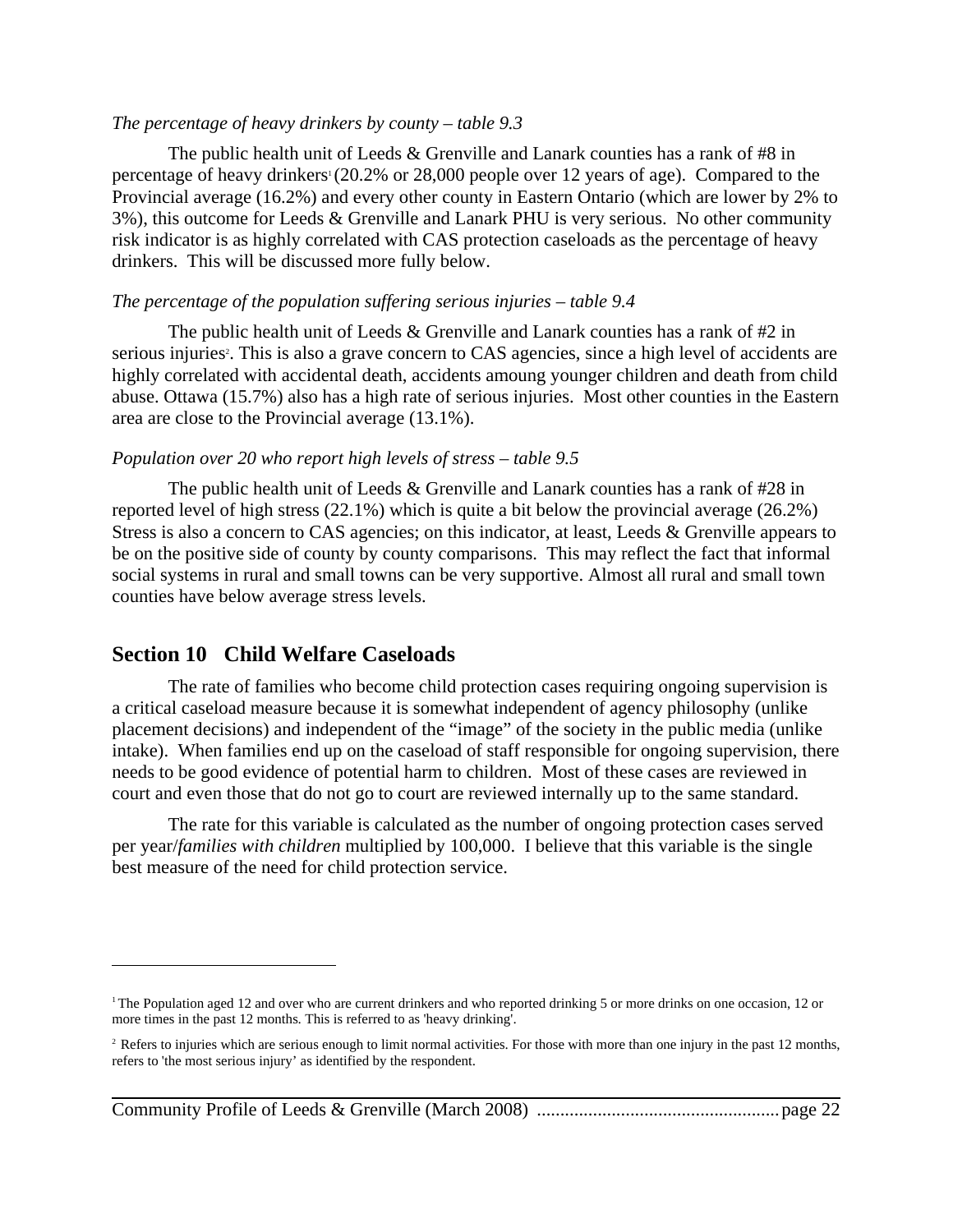### *Table 10.1 CAS protection caseloads*

This table has data from 1992 and 2006. These years are *before and after* the major child welfare reform including the introduction of a standard risk screening tool and changes to the definition of a child in need of protection. On average across Ontario, 5% of families (4,652 per 100,000 families) were under the supervision of a CAS in 1992. By 2006, this had increased to 6% of families in the community (5,843 per 100,000 families). This represents a 26% increase overall. The 26% increase in supervision rates is probably due to systemic factors that affect all agencies, which includes changes in legislation and the new risk screening tool.

Almost 10% of families in Leeds & Grenville (9,553 per 100,000) are under the supervision of the CAS. This represents a 48% increase over the rates in 1992. One half of this increase is probably due to local risk factors. Compared to the rest of the Province, Leeds  $\&$ Grenville is now ranked as #12 in rate of families served up from #22 in 1992.

This outcome mirrors the concerns raised in this report. The rate of protection cases served is highly correlated with the rate of heavy drinkers  $(r = 0.60)$  and the percentage of the pop with physical, mental or health limitations  $(r = .41)$ . It is not correlated with the percentage of the population with serious injury and is inversely correlated with stress  $(r = -.60)$ . This is unexpected, but it may relate to the high level of stress of people in high socio economic brackets.

### *The Pediatric Death Review*

In June 2007, the Chief Coroner released the results of the Pediatric Death Review Committees. In 2006, there were 550 children and adolescents (0 to 18 years of age) who died and whose deaths were investigated by the Coroners' Office. Of these deaths, 83 (or 15%) cases were an open CAS case file or were open at some point in the 12 preceding months prior to death.

The causes of death for the total group investigated are: natural (45%), accident (40%), suicide (11%), homicide (5%) and undetermined (10%). Out of 279 suicides by children between 2001 and 2005, 28 occurred in Eastern Ontario. About 16% of children who committed suicide in 2006 were in the care of a CAS. Most of them were of aboriginal identity.

# **Education and employment\_Leeds\_tab 11 and 12.xls**

# **Section 11 Employment**

The concept of low socio economic status refers to the population who are unemployed, or who have jobs that pay low wages and who have low educational attainment. The variation in the size of the population with low SES, location by location, is highly correlated with a wide variety of social indicators, including crime, mental illness, child abuse and substance abuse.

For this reason, it is very important to assess if the size of population with low SES is growing or declining and how the population varies internally within the county.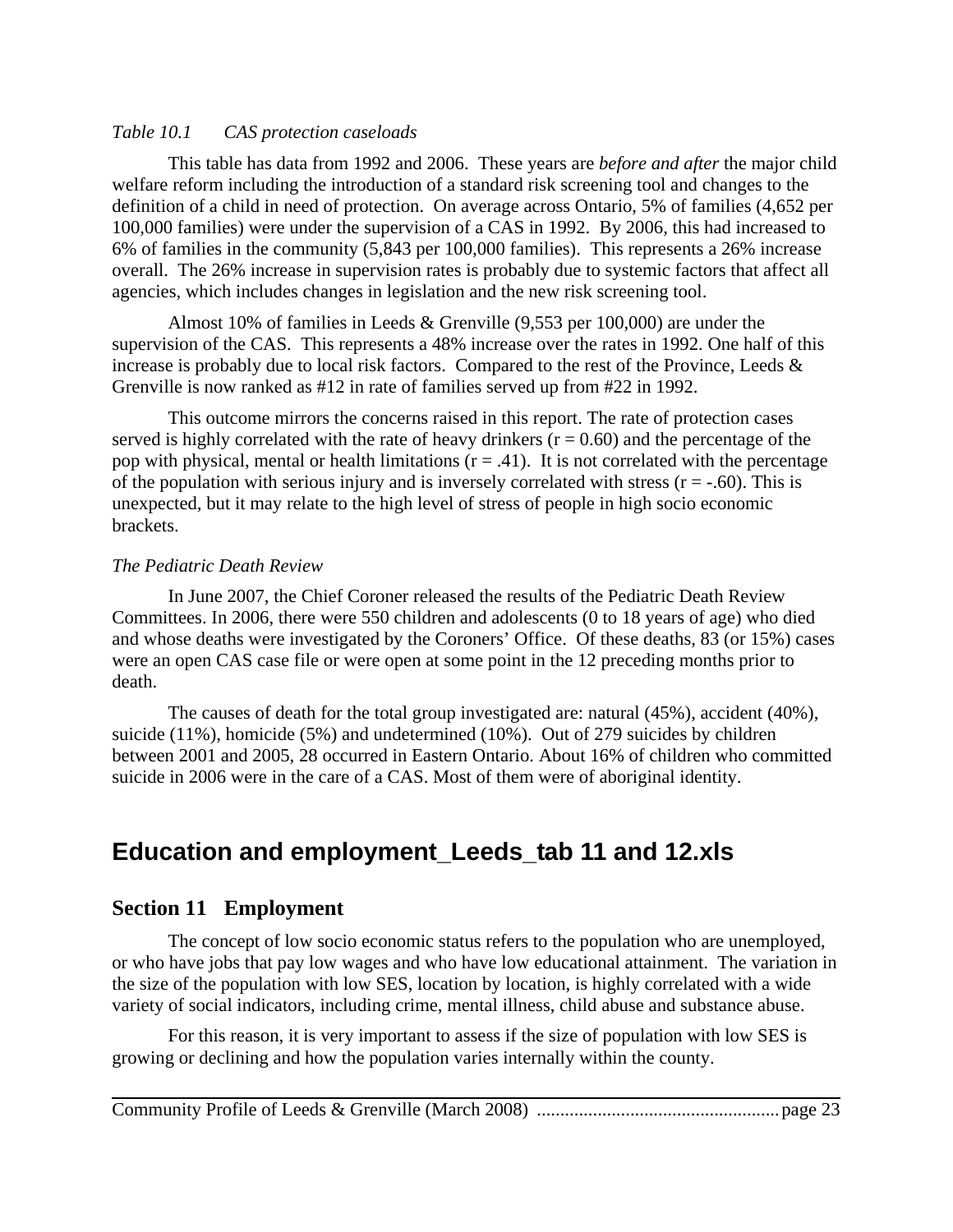## *Table 11.1 core unemployment rates*

Unemployment rates in Leeds & Grenville for the years 2001 and 2006 are above average but still heading down. They are 6.4% and 5.7% respectively. Unemployment rates are very high in Brockville (9.5% and 7.6%) but at least they are coming down. Eastern Ontario has fairly low unemployment compared to the rest of Province. Participation rates are also fairly positive in this region.

Forty-one percent (41%) of all unemployed people in Leeds & Grenville are youth between 15 and 24 years. Youth unemployment has moved from 14.7% (2001) to 15.3%. Youth unemployment in Leeds & Grenville is much higher than in Ottawa (13.8%), Stormont (13.2%). Lennox (12.3%) and the Province as a whole (14.5%). Three other counties (Lanark (17.4%), Prince Edward (16.3%) and Hastings (16.2%) are even higher than in Leeds & Grenville. Internally, the youth unemployment rate are a serious problem in Brockville at 18.7% and even more so within the township of Edwardsburgh/Cardinal (19.8%) or in Westport (50%).

# *Table 11.2 Youth Unemployment by Educational Achievement*

 This chart was published for the first time by Statistics Canada for the 2006 Census. It clearly shows *youth unemployment* is determined by educational achievement. Young people who did not graduate from high school have an unemployment rate of 18.4% compared to 13.8% for youth who are graduates of "something". This pattern continues throughout the Eastern region.

# *Table 11.3 Adult unemployment by educational achievement*

Adults who do not graduate from anything in life also face higher unemployment (5.9%) compared to 3.7% for people that graduate from something. The difference, however, is that adults face much better employment prospects than youth overall.

# *Table 11.4 Types of Jobs by all workers*

Leeds & Grenville has seen a 5% increase in jobs since 2001 compared to 8% for the Province. The table is rich with detail about the jobs pattern for different sectors of society. Some of the findings are:

# *child welfare concern #4 – Loss of Manufacturing jobs*

The only industry that is losing jobs in Ontario is manufacturing (-6%). These job losses have hit areas very unevenly. For example, Ottawa has experienced a 46% decline in manufacturing jobs (5,500 jobs in total). Stormont, Dundas & Glengarry have also lost manufacturing jobs (1,355 for a 22% decline). Leeds & Grenville lost 880 jobs (a 19% decline). The reason why these job losses have not devastated the unemployment numbers is that manufacturing represents only 7% of the workforce in Leeds & Grenville.

# *child welfare concern #5 ‐ Skilled workers lose the most*

Within the manufacturing sector, the job losses have fallen unevenly on *machine operators* and *assemblers* (the skilled trade workers). In Leeds & Grenville, *assemblers* have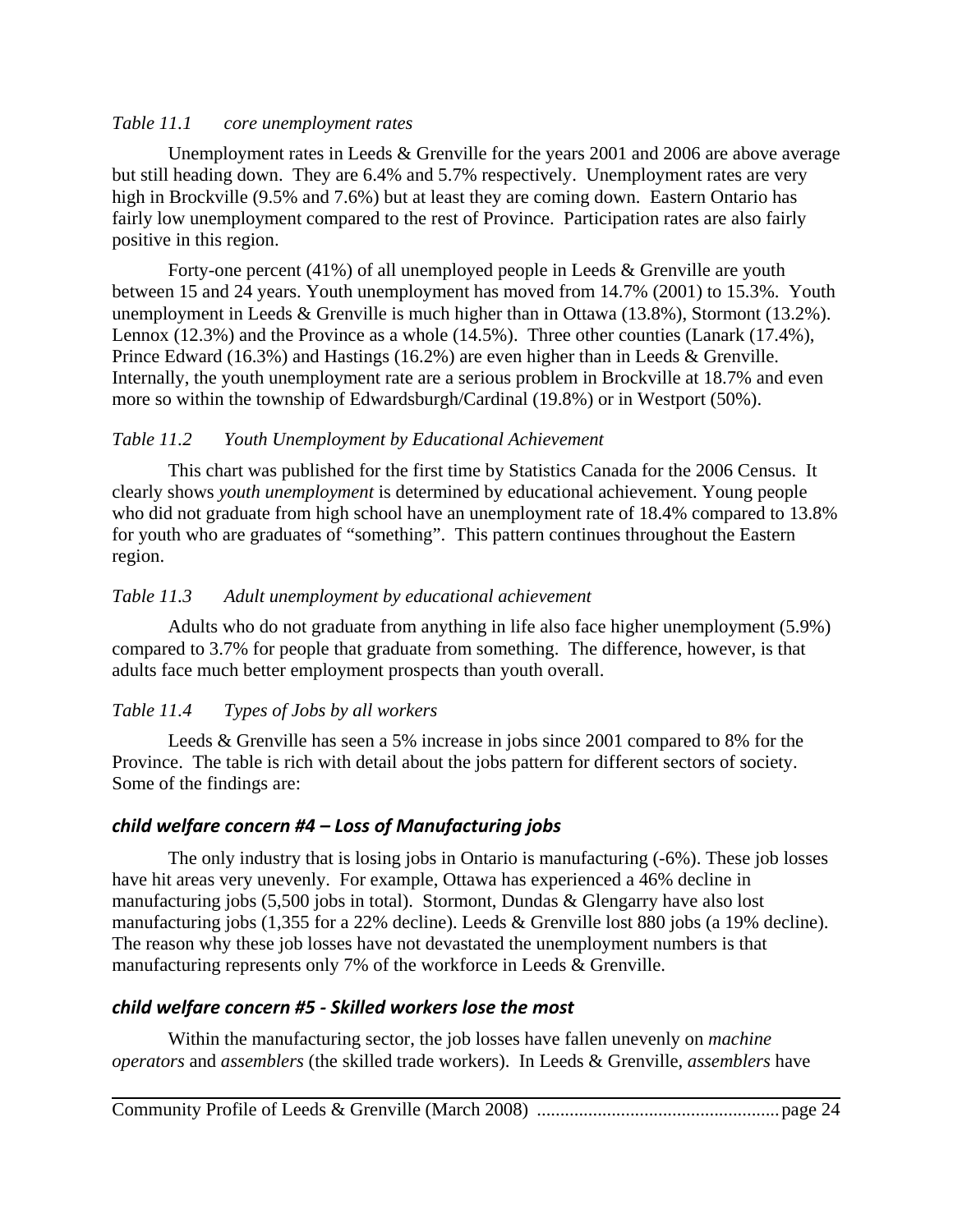born the brunt of job losses (-51%). Assemblers also lost jobs in Ottawa, (-59%), Stormont (- 30%) and in Lanark (-29%). Internally, the job losses for assemblers are even higher in certain places:

- North Grenville (-81%)
- Augusta  $(-64%)$
- Front of Yonge (-64%)
- Elizabethtown  $(-62%)$

For people in these townships, the unemployment feels far more hopeless because of how widespread the job losses are for specific sub-groups.

# *Sales and Service, creating more jobs in L & G*

The largest segment of the job market is in sales and service, which represent close to one quarter of all jobs in Ontario and across the Eastern region. These jobs have grown everywhere, more than replacing the loss in manufacturing. However, many human beings have still lost a great deal. The personal skills and education of skilled workers do not fit well and are not valued in sales and service. For an individual county, such as Leeds & Grenville where 755 skilled workers lost their jobs, the percentages do not matter. What matters is that these people do not have much hope of restoring their former lifestyle and status.

Sales and service has created 1,500 new jobs for L & G between 2001 and 2006. Jobs in the tourist industry<sup>3</sup> have increased by 108% in Leeds  $&$  Grenville (or 260 jobs). Most of these jobs (85) have been created in Gananoque.

# **Section 12 Education**

 $\overline{a}$ 

Educational achievement is a critical foundation for both our social/emotional well being and our economy. When the number of people who did not graduate from anything **or** have only high school is much higher in a particular area compared to its neighbours or starts to increase significantly, then the collective *socio economic status* is lower. This is very bad news for a Children's Aid Society because low SES doubles the rate of maternal depression, substance abuse and antisocial personality disorders in men, which are potent predictors of child abuse.

# *Table 12 Educational Achievement*

The first column refers to the percentage of young adults who have not graduated from anything. This is the population who had dropped out of school between 1999 and 2003 and did not go back to school or to some other training program. According to the Ministry of Education and the King Report, 32% of youth in grade nine in 1999 did not graduate. Until now, no-one knew exactly how many returned to school or found another training alternative and no-one knew how these numbers vary county by county.

<sup>&</sup>lt;sup>3</sup> Occupations in travel and accommodation, including attendants in recreation and sport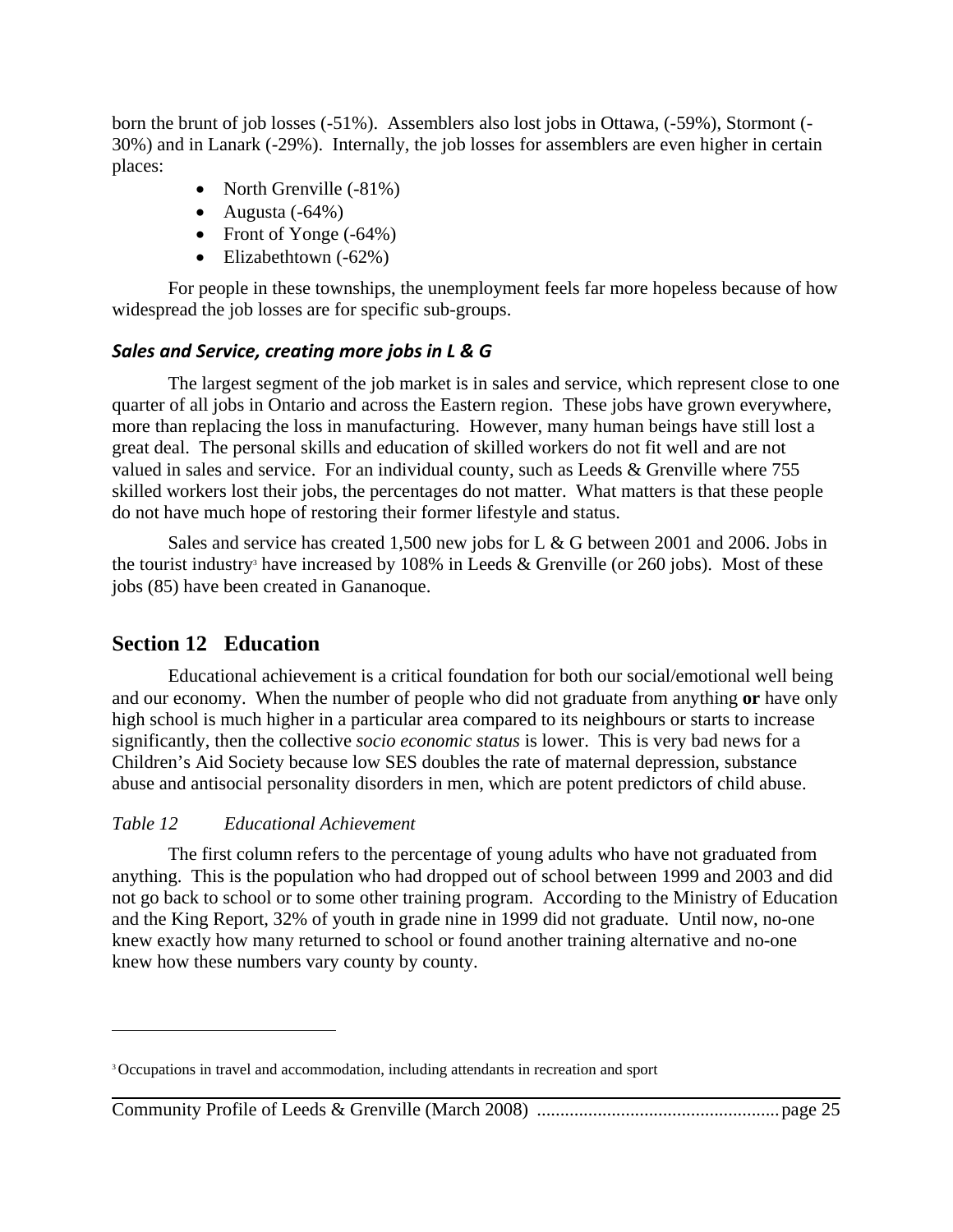The Statistics Canada table provides an answer to these questions. Overall, 12% of young people (20-24) never graduated from anything. In Leeds & Grenville, the *never graduated* group represent 16% of the young people. This percentage is higher than most other counties except for Lanark and Hastings. Internally, Brockville (19%) shows a high rate of *never graduated*. This is an important marker of the social and emotional well being of the young people, subdivision by sub-division.

## *the long view: is low SES growing overall? … YES*

On page 2 of the table, the percentage of the over 20 whose highest level of education is high school or less is displayed. This presents the long term view, taking into account the fact that many adults will go back to school to improve their job prospects. Across the province, 44.6% of the population over 20 has high school or less in 2006, compared to 39.9% an *increase of 4.8% in this indicator of low SES.* Looking at the data from this point of view, Leeds & Grenville has seen its low SES (by education) marker increase by 4.9%, which is still better than the provincial average, but reverses decades of a steady decline in the low SES population.

This outcome is driven by the high number of young people who are not graduating from high school as teenagers. Most of them eventually return to get their high school diploma, but it takes them much longer to recover as young adults, which limits their chances to attend and graduate from community colleges. The net result is that the low SES population in Leeds & Grenville grew by more than 5,000 people between 2001 and 2006. That translates into much higher risk for child abuse and neglect (see theory #3)

## *graduates of trades and community colleges declining*

On page 3, the complementary picture of the percentage of the pop with certificates, college graduates and university degrees is displayed. Graduates of trades and colleges have fallen off from 2001 by 3% in Leeds & Grenville.

# **The Economy in General**

The Ministry of Training, Colleges and Universities released an analysis of the economy in Eastern Ontario. Their findings were as follows:

- a) Ontario's unemployment rate is 6.3%
- b) The situation for youth in Ontario has worsened since 2002, becoming the worst across the nation.
- c) The job prospects are especially weak for the following groups: immigrants, youth, Aboriginal People, people with disabilities, less educated workers and those with poor literacy skills
- d) The wealth and job creating power of the Ontario economy is not evenly distributed by location with some communities facing high rates of unemployment and low rates of employment growth
- e) 63% of the "working age" population in Eastern Ontario had jobs
- f) 80% of employed workers in Eastern Ontario work full-time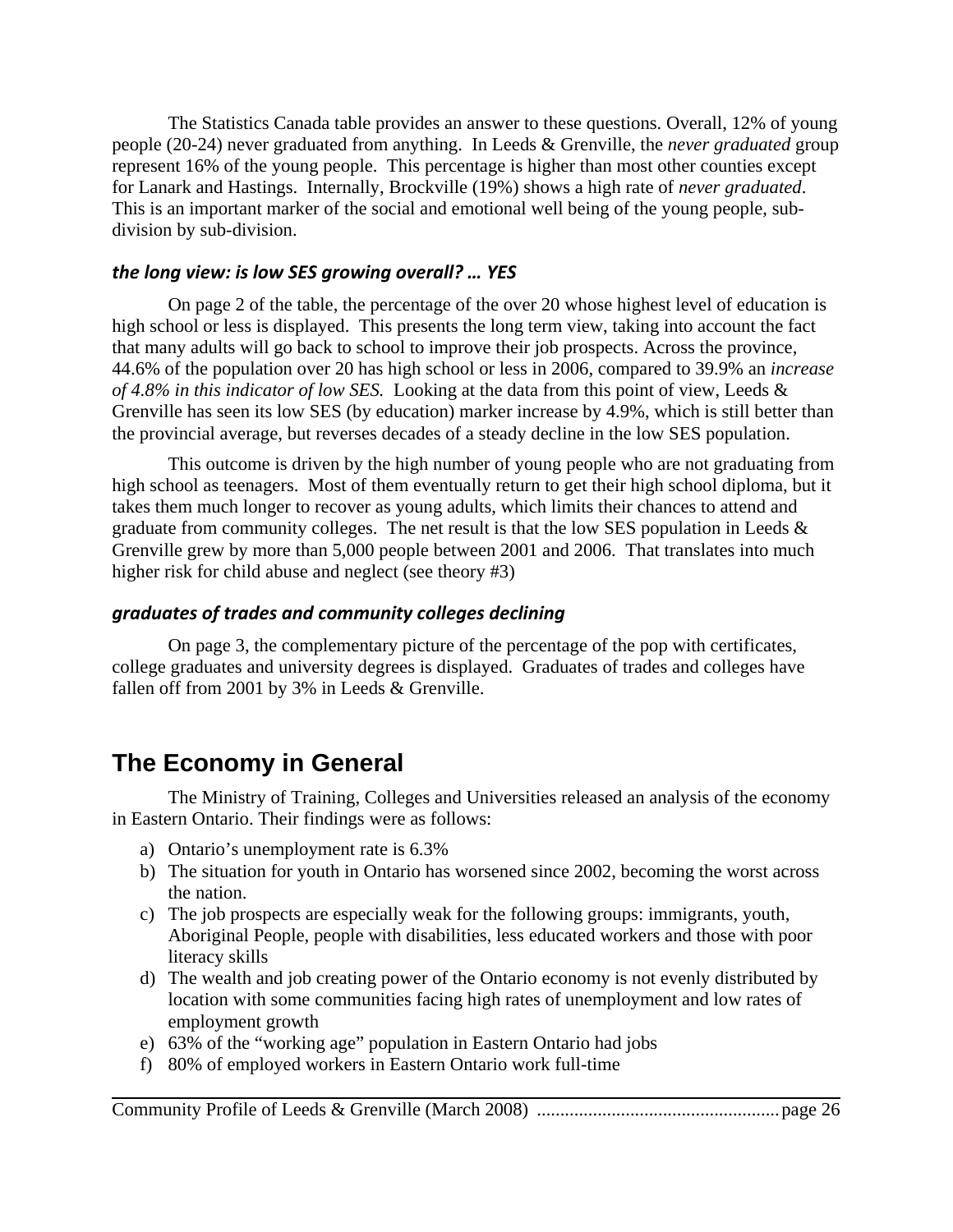- g) About 61,600 people in the Eastern region are unemployed, a 5.8% unemployment rate (much better than the Provincial average of 6.3%)
- h) The major industries in Eastern Ontario are:
	- Trade  $(14\%)$
	- Public administration  $(12%)$  compared to 5% for all Ontario
	- Health care  $(11\%)$
	- Manufacturing (10%)
- i) The greatest job losses were in the trades, transportation and equipment operators and in public administration
- j) One of the big employment gainers were the primary industries (farming) which showed an increase of 4,000 plus jobs in Eastern Ontario in 2006.

This is good news for the majority of people in Eastern Ontario compared to the situation in 2001. It also suggests a further polarization of society on economic grounds and the increase of sub-populations who are falling further and further behind. This report does not deal with the current credit crisis in the USA, which leaves a great many unknowns, except that the problems in the manufacturing sector (10% of the economy in the East) will continue to decline.

Secondly, the data on job losses are as of June 2006. Almost two years has past since the last census and many jobs then have now disappeared.

# **Conclusion and executive summary**

Leeds & Grenville is a unique community even within the context of its neighbours in Eastern Ontario. In many respects, Leeds & Grenville presents *extra-ordinary challenges* to the local CAS to protect children and support families.

On the other hand, there is clear evidence of community resilience, key improvements both socially and economically, and good outcomes with youth even for disadvantaged groups. These are *community assets*.

Finally, there are several *golden opportunities* to intervene early in a targeted way that will solve the child welfare concerns in the long term.

- (1) *Community asset*: All Eastern Ontario counties are growing. Leeds & Grenville grew by 2.7% or 2,600 people. Growth happens when more people move into the county than move out. Growth is a vote of confidence by newcomers. Newcomers also bring new energy, wealth and social capital to an area.
- (2) *Youngest children returning*: The good news for the child population is that the rate of decline in the youngest age group has slowed down considerably, suggesting that we may be approaching a return to growth in the next five years.
- (3) *Falling enrolment in primary school*: The 5 to 9 year old age group is declining over the decade - by 17.3% compared to a decline of only 3.5% for the entire province. This age group will continue to decline by about 1,000 children in the next five years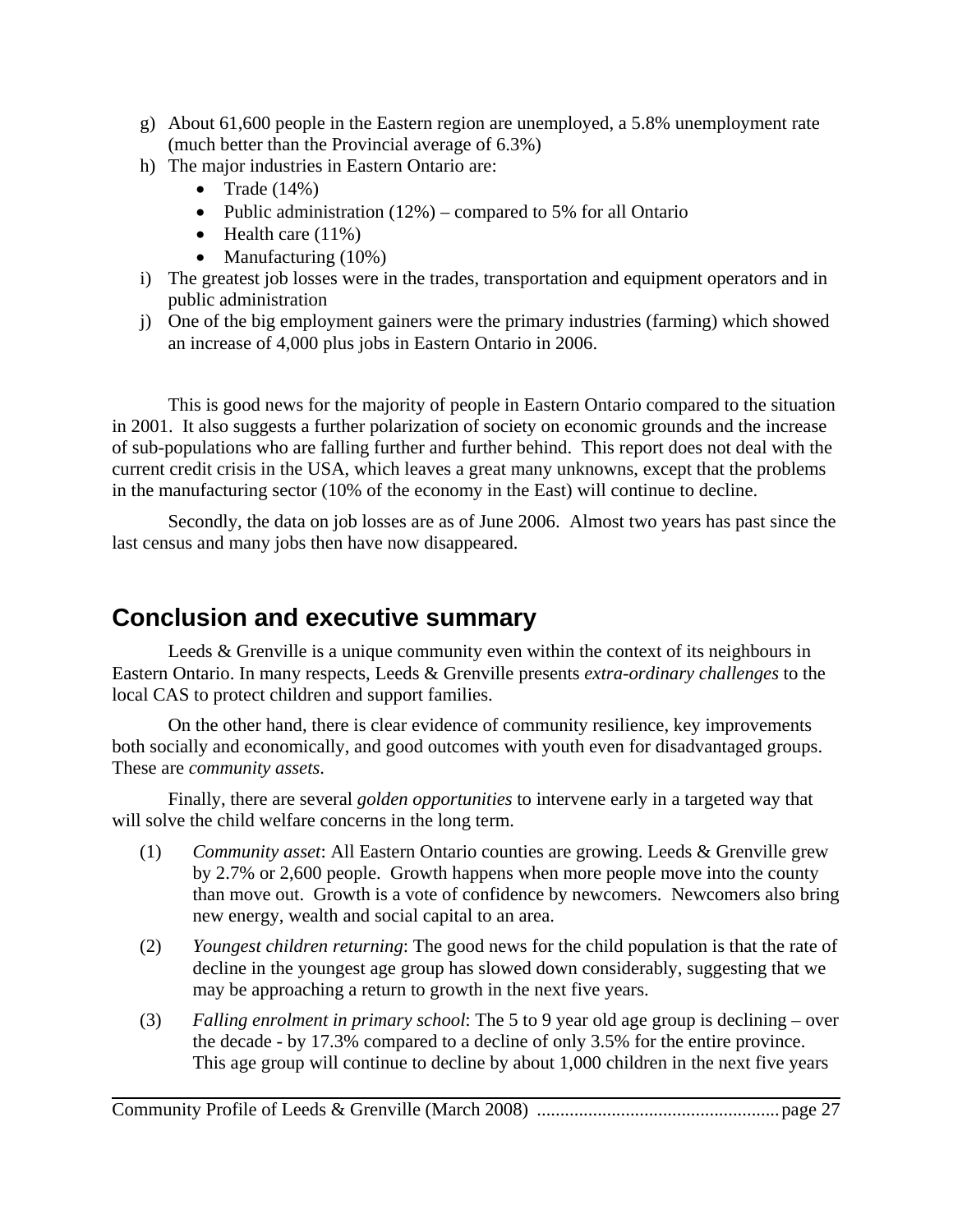as the youngest age cohort enters this phase of life – producing stress in the schools over falling enrolment.

- (4) *Young adults are moving out*: Young adults ages 20 to 44 years are declining in Leeds & Grenville, as they move from rural and small towns to the big cities such as Ottawa.
- (5) *Older adults moving in*: Adults age 45 and up are growing strongly in Leeds & Grenville and these people make more money and are generally wealthier than their younger counterparts. This has improved the economic outlook in Leeds & Grenville. This is the group that is moving into the county and they often come with their teenage children.
- (6) *The challenge ahead*: Elders (65 and up) are growing, but only modestly; nevertheless, they will put more pressure on the health care system. The Province has responded by investments that are increasing the number of health professionals in the county (170 additional nurses and doctors).
- (7) *Extra-ordinary challenge #1*  Lone parents are increasing in Leeds & Grenville (as they are throughout the Province), but internally, they now represent 39% of families with children in Prescott and 36% in Brockville.
- (8) *A golden opportunity#1 –* There has been a huge increase in male lone parents to 800 or 20% of all lone parents. They have the struggle of parenting without a partner for social and economic support plus, as men, they may not be as skilled in raising young children and may be subject to considerable stigma for attempting it. Male lone parents of young children should be offered parent education and support.
- (9) *Extra-ordinary challenge #2:* The number of children living on a lone parent household has grown by 32% in just five years in Leeds & Grenville. Even with the qualifier of adult children returning home, this statistic represents a serious trend that will challenge children's services and efforts to reduce child poverty.
- (10) *Extra-ordinary challenge #3:* Almost 10% of lone parents in Prescott, Edwardsburgh and Brockville (125 lone parents in the three towns) are under the age of 25. Across the county, there are an additional 500 lone parents between ages 25 and 34. Young lone parents have the greatest needs across all types of families due to higher levels of parental stress, economic stress, sigma and domestic violence (from dates and exspouses).
- (11) *A golden opportunity #2:* Brockville (16%), Gananoque (15%) and North Grenville (18%) have the highest percentage of families in which all children are under the age of 6 years on Census Day 2006 (1,845). When the caregivers have been "parents' for less than 6 years, they are in the stage of family life when they are most vulnerable and most open to education on effective parenting.
- (12) *A golden opportunity #3:* Brockville is showing a 21% increase in children under the age of 1 year or 235 babies in total. Adding the findings related to the age of the mother in lone-parent households in Brockville, plus the two patterns suggest that a surge of parent education and parent support programs in Brockville is a critical need.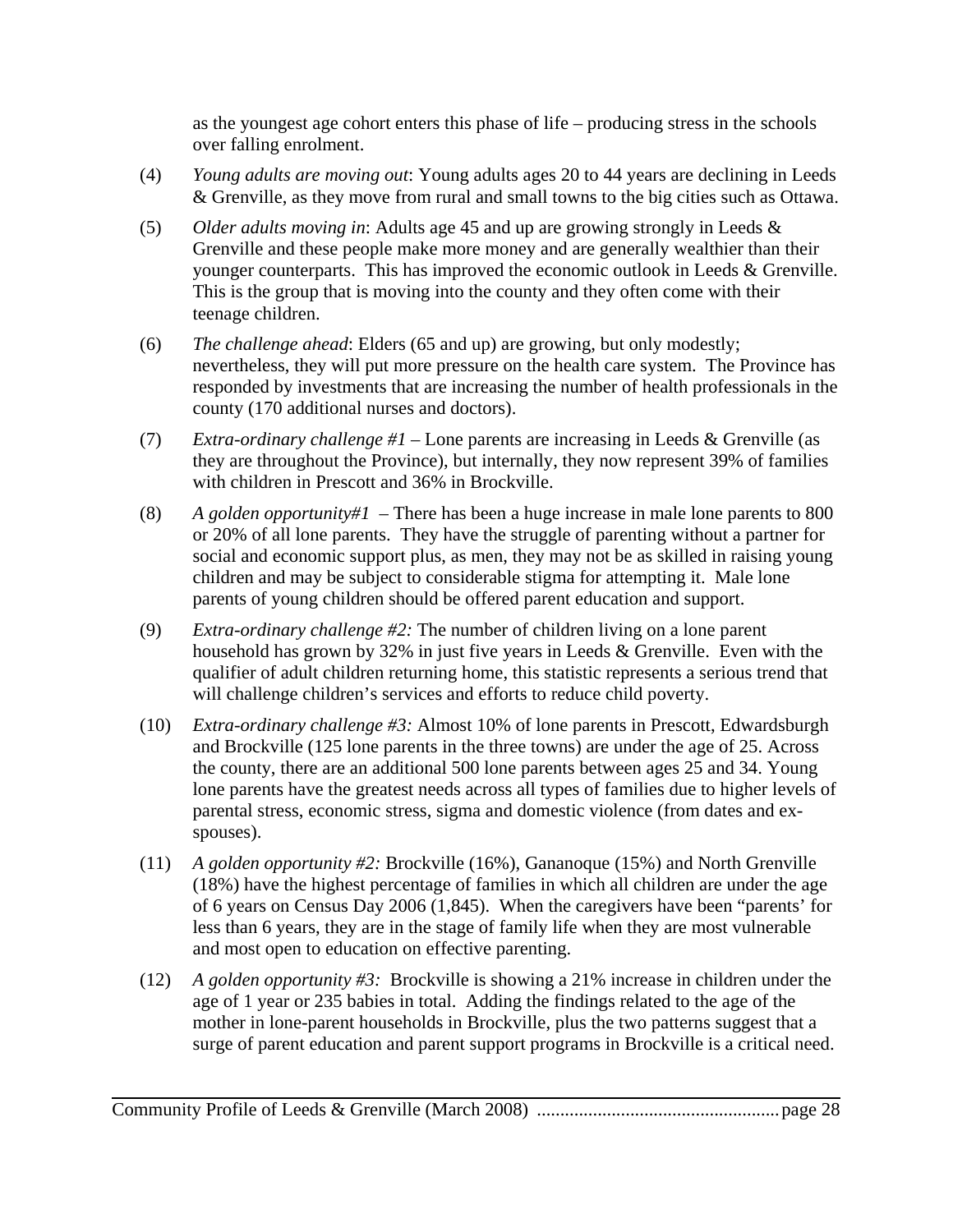- (13) *Community asset:* Housing stats on Leeds & Grenville shows a 4% increase in new housing; compared to the population growth of 2.7%, the growth in new housing is moderate enough not to undermine house values. At the same time, the fact that housing is growing slightly faster than people helps to reduce over-crowding, houses in need of major repairs and rental accommodations in high rises – all of which are potent risk factors for crime.
- (14) *Extra-ordinary challenge #4:* A substantial majority (71%) of the population of Leeds & Grenville lives in rural areas or very small towns with less than 5,000 people. Statistics Canada has identified significant risks associated with life in rural and small town Canada:
	- boys in small town regions have the highest prevalence of being overweight or obese.
	- one in four boys report heavy drinking practices in small metro regions, small cities, small towns, and northern regions.
	- Rural families have lower incomes, but counteracting the bad effect of lower incomes within rural areas, the distribution of income is "more equal" than in urban areas.
	- Rural residents receive relatively more in social transfers and pay relatively less in taxes.
	- The highest rates of crime are found in small cities (population 15,000 to 50,000). The lowest rates are found in the big cities (over 100,000).
	- Hawkesbury (19.4%), Prescott (19.2%), Addington Highlands (19.1%) and Cornwall (19.0%) had the highest rates in Eastern Ontario of families living below the low income cut-offs in 2001, which are adjusted for the cost of living by community size. The next highest rates are in the vicinity of 15%. On balance, having nearly 20% of your families below the low income cutoffs is an unusual, highly disadvantaged community.
	- the urban-rural continuum has an impact on access to mental health, social support, stigma, timeliness of access to shelters for domestic violence and the presence of informal community sentinels of child abuse. The later point refers to the fact that high risk families in an urban environment encounter more people (from day care providers, neighbours, medical staff and teachers) who could act as an early warning system to detect child abuse.
- (15) *Community asset:* Families in Leeds & Grenville are more likely to remain in the same house (65% across five years). This is much higher than many neighbouring counties and the Province as a whole. *Residential stability is a tremendous asset leading to enhanced social capital as long as the people affected do not feel trapped in a bad situation*.
- (16) *Community asset:* Leeds & Grenville and Lanark have one of the best records for safe sex in the province.
- (17) *Community asset*:Teenage childbirth in the period from 2001 to 2006 has fallen significantly from the rates in the 1990's (25.6 per 1,000 teens). The teenage birthrate has fallen to 11.6 per 1,000 teenage girls – reflecting the safe sex statistic.
- (18) *A concern about community health*: The life expectancy tables indicate that Leeds & Grenville and Lanark have a lower life expectancy and lower "disability free life expectancy than many other jurisdictions in Southern Ontario – by a factor of about 2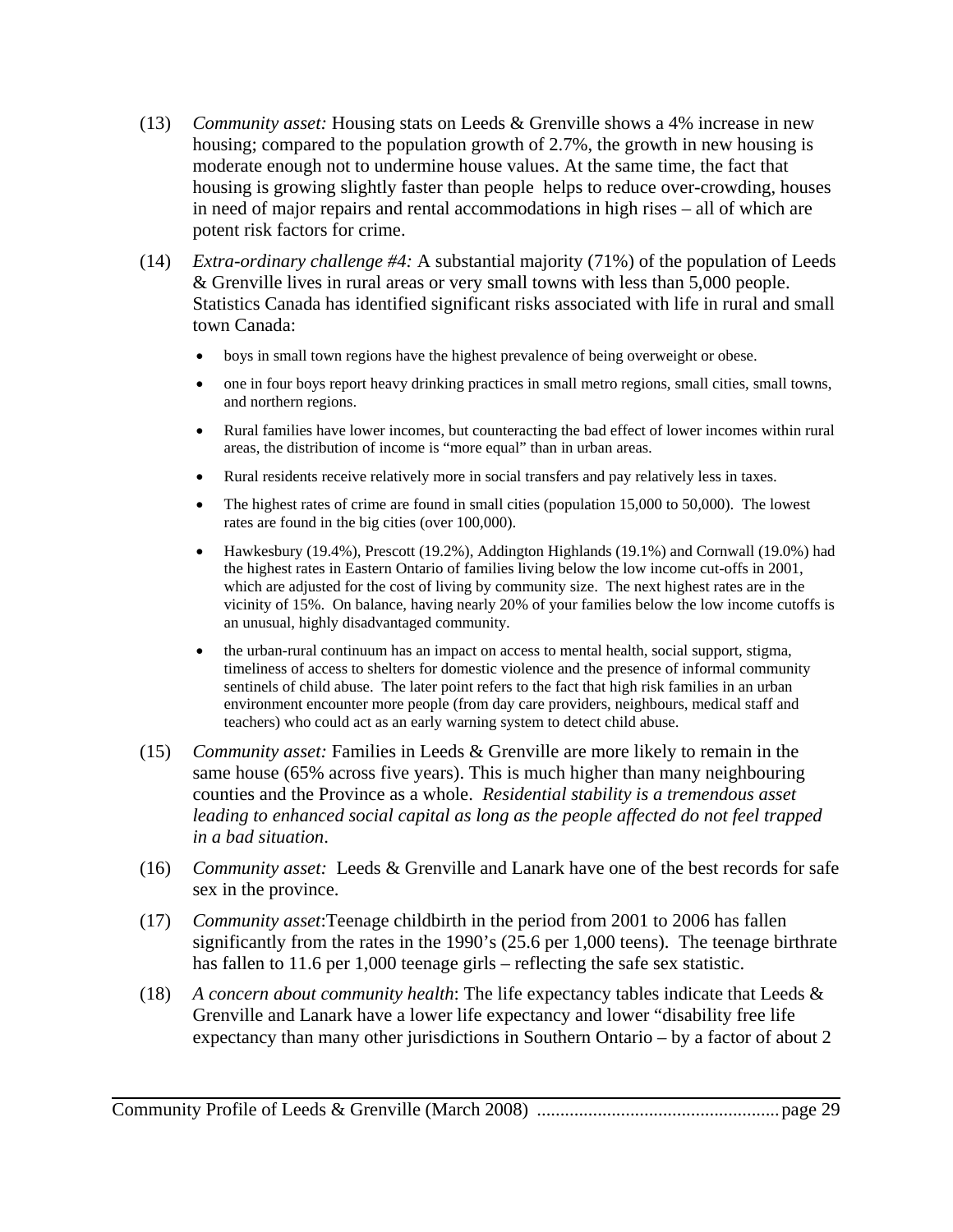years. This is not a lot, but it does reflect a hazard of living in rural areas and small towns, where the available of doctors is not as great as in the large cities.

- (19) *A concern about Special needs children*: The proportion of special needs students across the Province is 12%; In Leeds & Grenville, special needs students represent 20.7%.
- (20) *A community asset*: According to the Remington report, the proportion of students in grade three who met the Provincial standard in reading is 60.3%. Given the exceptionally high percentage of special needs students, the end result is a tribute to the excellence of education in Leeds & Grenville. '
- (21) *A golden opportunity #4:* Data from the National Longitudinal Study has found that children from rural and small towns, as well as children from low socio economic groups and low income families scored below their peers on basic academic skills and social competency (even after a good beginning by age 3). Researchers also found that the bad outcomes could be reversed if (and this is the prevention opportunity)
	- Children were *read to daily* (improves all academic and social skills)
	- participated regularly in organized sports (improves communication and number skills)
	- had lessons in art (improves number skills, copying and symbol use)
	- Cooperative play was highest with regular participation in *unorganized* sports
	- All of the above was highest with high positive parent-child interaction. The quality of parent-child interaction is clearly a critical driver in the child's readiness to learn. This suggests that parent supports and parent education programs are very important.

*The two sets of interventions (providing organized and unorganized sports, involvement in the arts, such as music, drama and drawing) plus parent education and parental supports to improve the parent-child interactions and increase parental "reading to children" constitute a project in building social capital.* 

- (22) *Extra-ordinary challenge #5*: PALS (Participation and Activity Limitations) is a Statistics Canada survey of the population with limitations to full participation and function in Canadian society *because of a physical condition, mental condition or health problem which has lasted or is expected to last 6 months or longer.* 40% of the population over 12 years in Leeds & Grenville has limitations. This places the county in rank #4, quite a bit above the Provincial average (32%). This result is worse than other counties in the East and Eastern Ontario, in general, is at risk on this measure.
- (23) *Concern about substance abuse*: The Centre for Addiction and Mental Health (CAMH) has been conducting research on drug use in secondary school since 1977.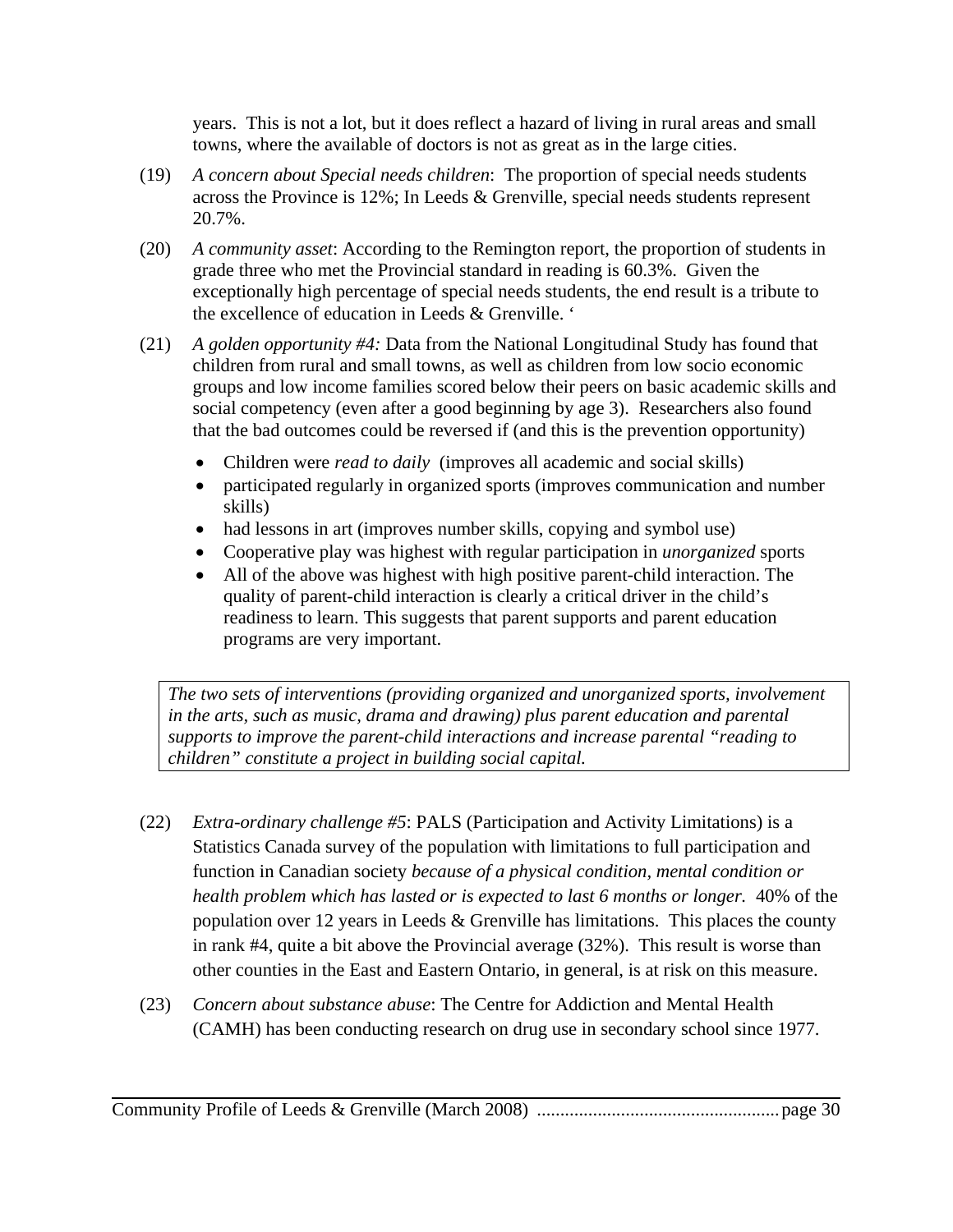A total of 21.3% of students from grade 7 to grade 12 report binge drinking at least once during the four weeks prior to the survey.

- (24) *Extra-ordinary challenge #6:* The public health unit of Leeds & Grenville and Lanark counties has a rank of #8 in percentage of heavy drinkers(20.2% or 28,000 people over 12 years of age). Compared to the Provincial average (16.2%) and every other county in Eastern Ontario (which are lower by 2% to 3%), this outcome for Leeds & Grenville and Lanark PHU is very serious.
- (25) *Extra-ordinary challenge #7* The public health unit of Leeds & Grenville and Lanark counties has a rank of #2 in serious injuries. This is also a grave concern to CAS agencies, since a high level of accidents are highly correlated with accidental death, accidents amoung younger children and death from child abuse.
- (26) *Community asset*: The public health unit of Leeds & Grenville and Lanark counties has a rank of #28 in reported level of high stress (22.1%) which is quite a bit below the provincial average (26.2%).
- (27) *Signs of resiliency*: Unemployment rates in Leeds & Grenville for the years 2001 and 2006 are above average but still heading down. They are 6.4% and 5.7% respectively. Unemployment rates are very high in Brockville (9.5% and 7.6%) but at least they are coming down.
- (28) *Extra-ordinary challenge #8*: Forty-one percent (41%) of all unemployed people in Leeds & Grenville are youth between 15 and 24 years. Youth unemployment has moved from 14.7% (2001) to 15.3%. Youth unemployment in Leeds & Grenville is much higher than in Ottawa (13.8%), Stormont (13.2%). Lennox (12.3%) and the Province as a whole (14.5%).
- (29) *Extra-ordinary challenge #9*: Leeds & Grenville lost 880 manufacturing jobs (a 19% decline). The reason why these job losses have not devastated the unemployment numbers is that manufacturing represents only 7% of the workforce in Leeds & Grenville.
- (30) *Extra-ordinary challenge #10:* Within the manufacturing sector, the job losses have fallen unevenly on *machine operators* and *assemblers* (the skilled trade workers). In Leeds & Grenville, *assemblers* have born the brunt of job losses (-51%). Assemblers also lost jobs in Ottawa, (-59%), Stormont (-30%) and in Lanark (-29%). Internally, the job losses for assemblers are even higher in certain places:
	- North Grenville (-81%)
	- Augusta  $(-64%)$
	- Front of Yonge (-64%)
	- Elizabethtown (-62%)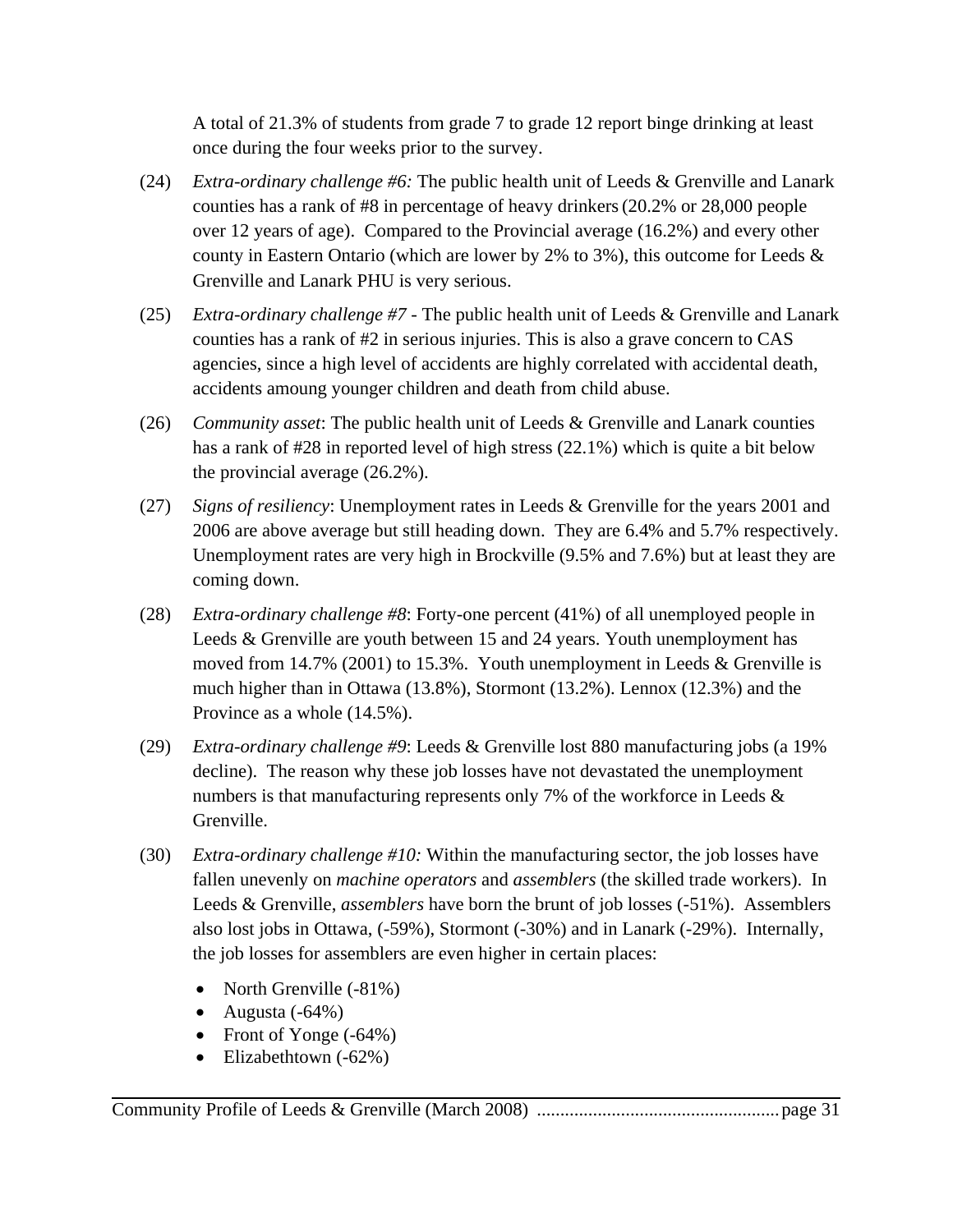For people in these townships, the unemployment feels far more hopeless because of how widespread the job losses are for specific sub-groups.

(31) *Community Asset but one that may not benefit everyone*: The largest segment of the job market is in sales and service, which represent close to one quarter of all jobs in Ontario and across the Eastern region. These jobs have grown everywhere, more than replacing the loss in manufacturing.

However, many human beings have still lost a great deal. The personal skills and education of skilled workers do not fit well and are not valued in sales and service. For an individual county, such as Leeds & Grenville where 755 skilled workers lost their jobs, the percentages do not matter. What matters is that these people do not have much hope of restoring their former lifestyle and status.

- (32) Sales and service has created 1,500 new jobs for L & G between 2001 and 2006. Jobs in the tourist industry have increased by 108% in Leeds & Grenville (or 260 jobs). Most of these jobs (85) have been created in Gananoque.
- (33) *Extra-ordinary challenge #11 the percentage of young adults who have not graduated from anything.* 32% of teenagers in Ontario dropped out of school between 1999 and 2003. Many have returned to school and completed their grade 12 and many did not go back to school or to some other training program. Overall, 12% of young people (20-24) never graduated from anything. In Leeds & Grenville, the *never graduated* group represent 16% of the young people. This percentage is higher than most other counties except for Lanark and Hastings. Internally, Brockville (19%) shows a high rate of *never graduated*. This is an important marker of the social and emotional well being of the young people, sub-division by sub-division.

Educational achievement is a critical foundation for both our social/emotional well being and our economy. When the number of people who did not graduate from anything **or** have only high school is much higher in a particular area compared to its neighbours or starts to increase significantly, then the collective *socio economic status* is lower. This is very bad news for a Children's Aid Society because low SES doubles the rate of maternal depression, substance abuse and antisocial personality disorders in men, which are potent predictors of child abuse.

(34) *Extra-ordinary challenge #12*: Has the population of low socio-economic status increased or decreased? Yes - Across the province, 44.6% of the population over 20 has high school or less in 2006, compared to 39.9% an *increase of 4.8% in this indicator of low SES.* Looking at the data from this point of view, Leeds & Grenville has seen its low SES (by education) marker increase by 4.7%, in line with the province. The number of people over 20 who have high school or less is up 8% in five years.

Community Profile of Leeds & Grenville (March 2008) ....................................................page 32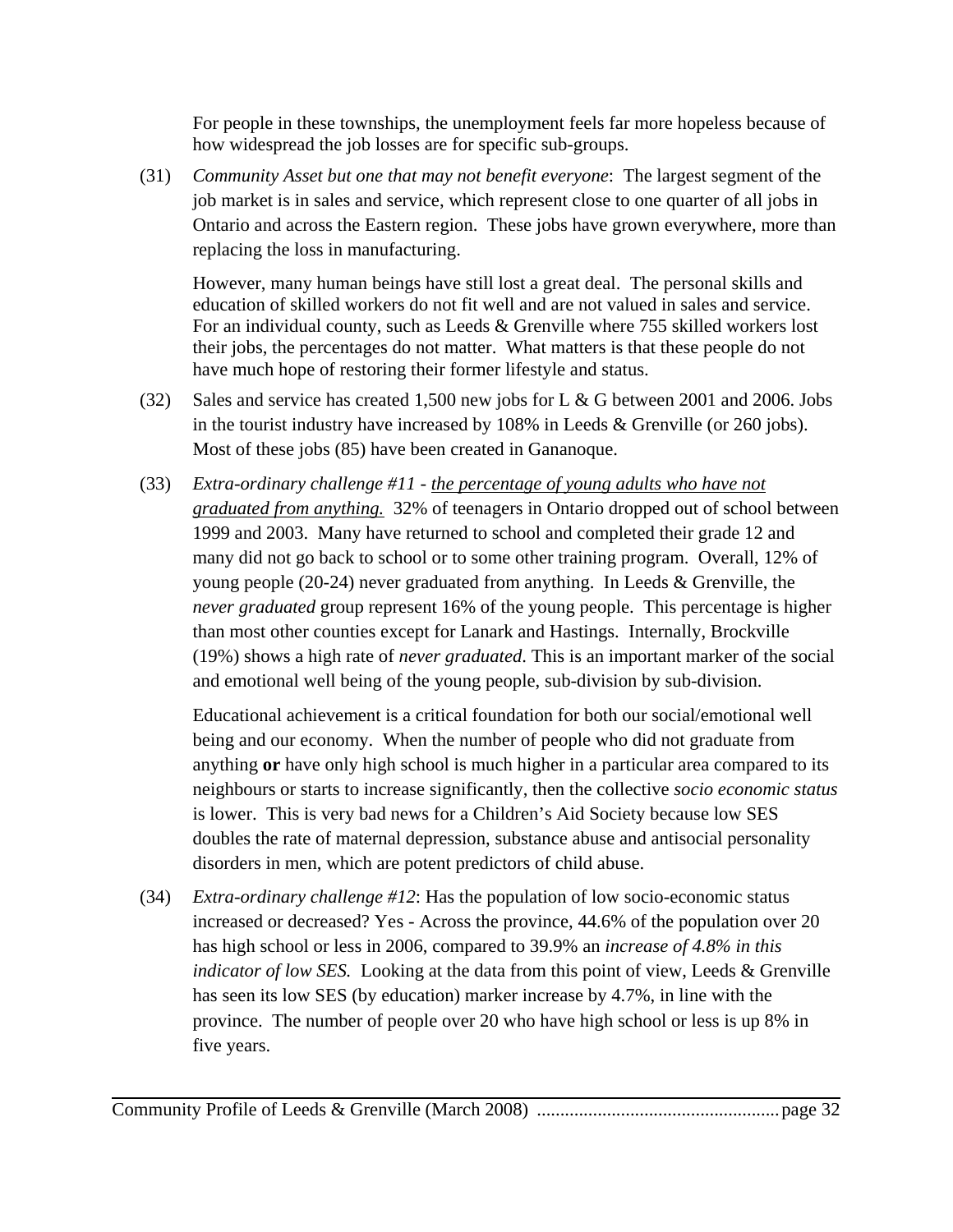This outcome is driven by the high number of young people who are not graduating from high school as teenagers. Most of them eventually return to get their high school diploma, but it takes them much longer to recover as young adults, which limits their chances to attend and graduate from community colleges. The net result is that the low SES population in Leeds & Grenville grew by more than 5,000 people between 2001 and 2006. That translates into much higher risk for child abuse and neglect (see theory #3)

- (35) *Child Protection Caseloads:* On average across Ontario, 5% of families (4,652 per 100,000 families) were under the supervision of a CAS in 1992. By 2006, this had increased to 6% of families in the community (5,843 per 100,000 families). This represents a 26% increase overall. The 26% increase in supervision rates is probably due to systemic factors that affect all agencies, which includes changes in legislation and the new risk screening tool. In order for a family case to receive ongoing supervision from a CAS, there must be a clear and present tot eh child, based on standardized assessment and often court review.
- (36) *High rates of protection services in Leeds & Grenville:* Almost 10% of families in Leeds & Grenville (9,553 per 100,000) are under the supervision of the CAS. This represents a 48% increase over the rates in 1992. One half of this increase is probably due to local risk factors. Compared to the rest of the Province, Leeds & Grenville is now ranked as #12 in rate of families served up from #22 in 1992.
- (37) *Valid reasons for high protection rates:* This outcome mirrors the concerns raised in this report. The rate of protection cases served is highly correlated with the rate of heavy drinkers ( $r = 0.60$ ) and the percentage of the pop with physical, mental or health limitations  $(r = .41)$ .

Robert Fulton March 2008